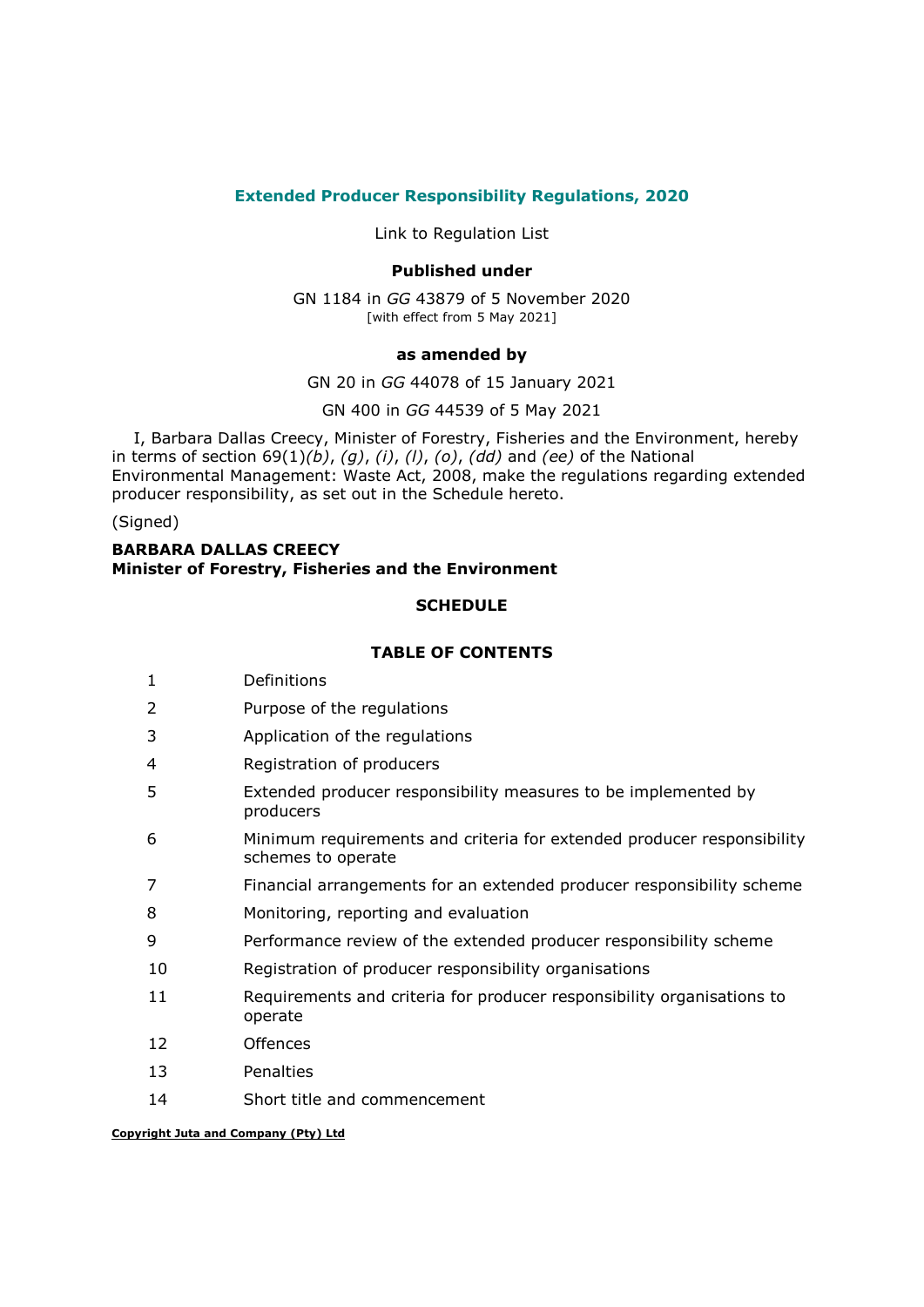## 1 Definitions

In these Regulations any word or expression to which a meaning has been assigned in the Act bears that meaning, and unless the context indicates otherwise-

**'brand owner'** means a person, category of persons or company who makes and/or sells any identified product under a brand label;

[Definition of 'brand owner' substituted by GN 400 of 5 May 2021.]

'circular economy' means a regenerative system in which resource inputs and waste, emissions, and energy leakage are minimised by slowing, closing, and narrowing energy and material loops which can be achieved through long-lasting design, maintenance, repair, reuse, remanufacturing, refurbishing, and recycling and which is in contrast to a linear economy which is a 'take, make, dispose' model of production;

'collection' means the gathering of an identified product at the end of its life, at the place of its generation or storage by a waste picker, collector or reclaimer or service provider;

[Definition of 'collection' inserted by GN 400 of 5 May 2021.]

**'collection service fee'** means the agreed fee payable to the waste collectors, reclaimers or pickers through the extended producer responsibility scheme; [Definition of 'collection service fee' inserted by GN 400 of 5 May 2021.]

**'Cost recovery'** means the recovery of operational and maintenance costs of the producer responsibility organisations, ie costs related to the collection, storage and treatment of waste products, as well as the administrative and awareness raising costs of the producer responsibility organisations;

[Definition of 'cost recovery' inserted by GN 400 of 5 May 2021.]

#### 'decent work' ……

[Definition of 'decent work' deleted by GN 400 of 5 May 2021.]

**'department'** means the national Department responsible for the environment;

'extended producer responsibility' means that a producer's responsibility for an identified product is extended to the post-consumer stage of an identified product's life cycle;

[Definition of 'extended producer responsibility ' substituted by GN 400 of 5 May 2021.]

'extended producer responsibility scheme' means a system that puts into effect obligations under which producers take accountability in implementing extended producer responsibility;

**'free rider'** means a producer who benefits from the actions or efforts of another producer, in relation to an extended producer responsibility scheme without fully complying with the requirements of the extended producer responsibility scheme; [Definition of 'free rider' substituted by GN 400 of 5 May 2021.]

**'full cost'** means all the direct fixed and variable costs associated with the extended producer responsibility scheme on waste collection, storage, treatment and some administration and awareness raising costs;

[Definition of 'full cost' inserted by GN 400 of 5 May 2021.]

**'Identified products'** means products that are identified in terms of section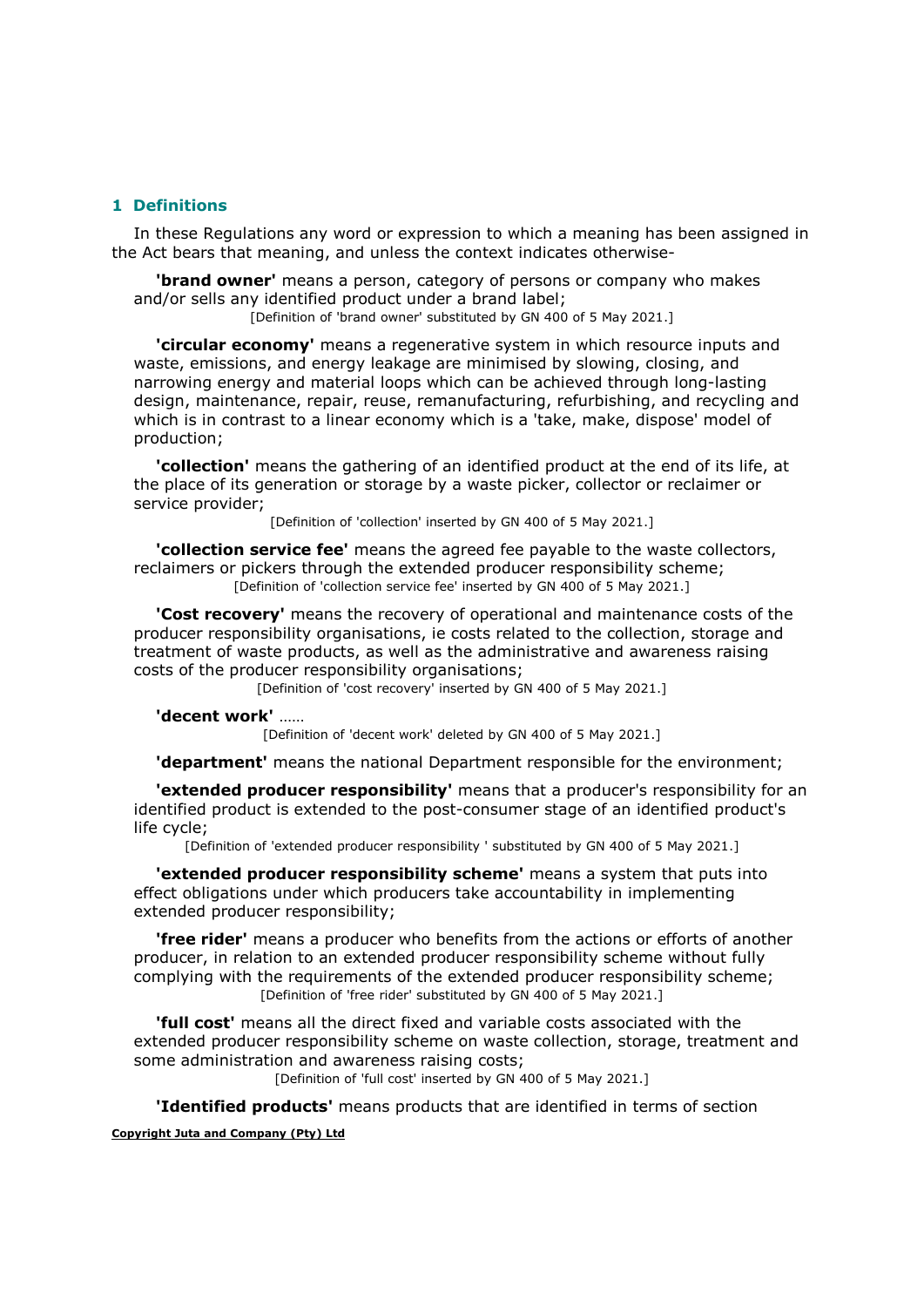$18(1)(a)$  of the Act and published in the Government Gazette by the Minister; [Definition of 'Identified products' inserted by GN 400 of 5 May 2021.]

'importer' means a person or category of persons who brings identified products or items that contain identified products into the country from abroad and including but not limited to the one that first places them into the market for sale; [Definition of 'importer' substituted by GN 400 of 5 May 2021.]

**'interim performance report'** means a report to be submitted for the period 1 January until 30 June;

'nett cost' means the full cost less the revenue from the sales of the collected material;

[Definition of 'nett cost' inserted by GN 400 of 5 May 2021.]

'producer' means any person or category of persons, including a brand owner, who is engaged in the commercial manufacture, conversion, refurbishment (where applicable) or import of new or used identified products as identified by the Minister by notice in the Government Gazette in terms of section 18(1) of the Act, and a producer includes, where relevant, the same as defined in the specific section 18 notice for each of the identified products as gazetted by the Minister in terms of section 18(1) and (2) of the Act;

[Definition of 'producer' substituted by GN 400 of 5 May 2021.]

'producer responsibility organisation' means a not-for-profit organisation established by producers or any person operating in any of the industrial sectors covered in the Notices published in terms of the Act to support the implementation of their extended producer responsibility scheme and may represent either individual or collective producers;

#### 'refurbishment' ……

[Definition of 'refurbishment' deleted by GN 400 of 5 May 2021.]

**'small business'** carries the meaning as defined in the National Small Business Act, 1996 (Act 102 of 1996);

'the Act' means the National Environmental Management: Waste Act, 2008 (Act 59 of 2008); and

#### 'waste collection' ……

[Definition of 'waste collection' deleted by GN 400 of 5 May 2021.]

'Waste picker' means a person who collects identified products from residential and commercial waste bins, landfill sites and open spaces in order to revalue them and generate an income;

[Definition of 'waste picker' inserted by GN 400 of 5 May 2021.]

## 2 Purpose of the regulations

The purpose of these Regulations is-

(1) to provide the framework for the development, implementation, monitoring and evaluation of extended producer responsibility schemes by producers in terms of section 18 of the Act;

(2) to ensure the effective and efficient management of the identified product at the end of its life; and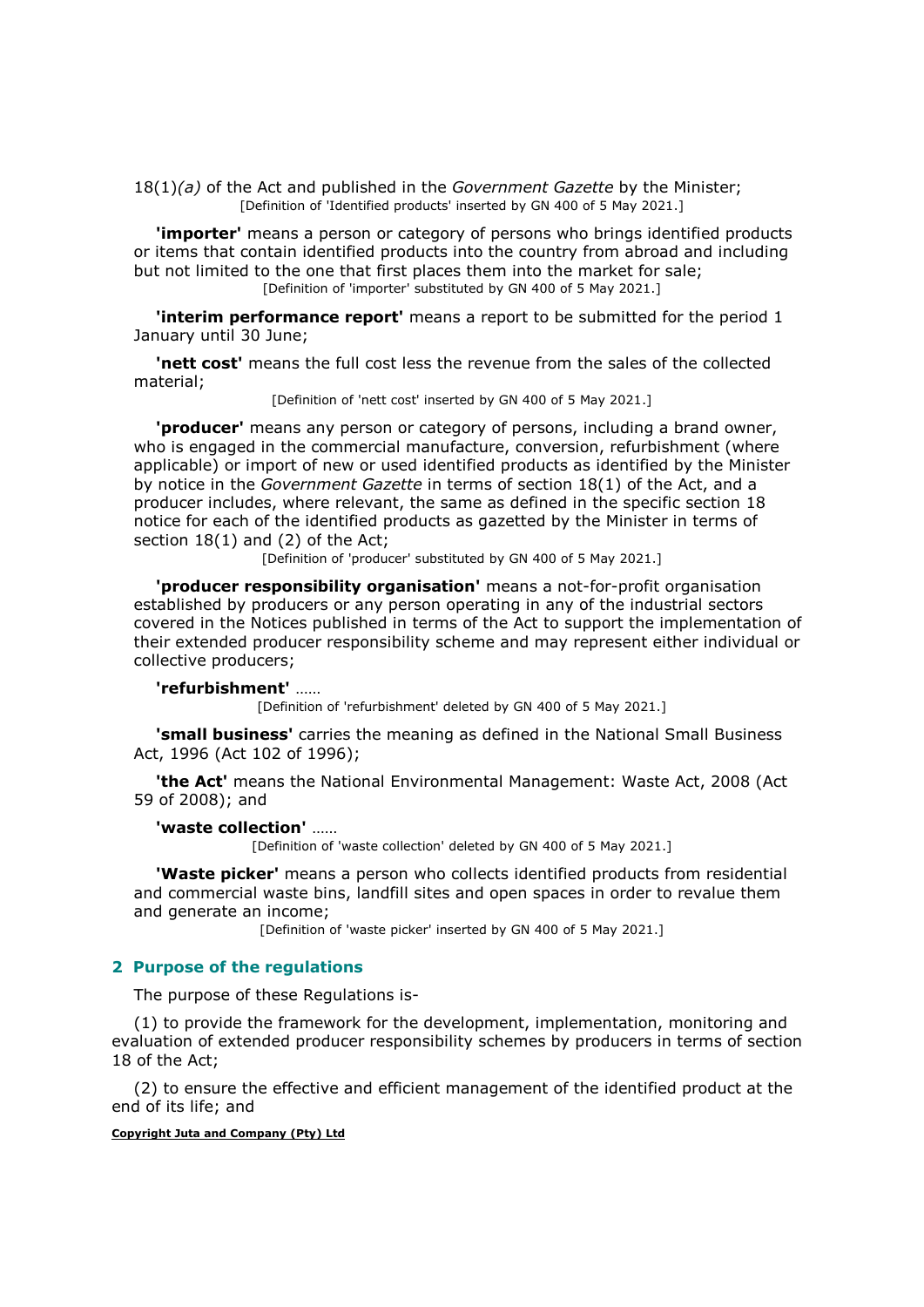[Subreg. (2) substituted by GN 400 of 5 May 2021.]

(3) to encourage and enable the implementation of the circular economy initiatives.

## 3 Application of the regulations

These Regulations-

(1) apply to the identified products in terms of section  $18(1)(a)$  of the Act and to the producers of those identified products published in the Government Gazette by the Minister;

[Subreg. (1) substituted by GN 400 of 5 May 2021.]

(2) apply to the identified products in terms of section  $18(1)(a)$  of the Act and to the producers of those identified products published in the Government Gazette by the Minister, that were placed on the market prior to these Regulations coming into effect; and

[Subreg. (2) substituted by GN 400 of 5 May 2021.]

(3) do not apply to the identified products in terms of section  $18(1)(a)$  of the Act and to the producers of those identified products published in the Government Gazette by the Minister, to that portion which is exported only or that produce the identified products for export purposes only.

[Subreg. (3) added by GN 400 of 5 May 2021.]

## 4 Registration of producers

(1) All existing producers of identified products, at the time these Regulations come into effect, must register with the department within 6 months of the publication of the Government Notice in the Government Gazette in terms of section 18(1) of the Act by completing the on-line registration process accessible via the South African Waste Information Centre website (www.sawic.environment.gov.za).

[Subreg. (1) substituted by GN 20 of 15 January 2021 and by GN 400 of 5 May 2021.]

(2) All new producers of identified products, who commence producing after these Regulations come into effect, must register with the department within 3 months of being established, by completing the on-line registration process accessible via the South African Waste Information Centre website (www.sawic.environment.gov.za). [Subreg. (2) substituted by GN 400 of 5 May 2021.]

(3) The department must consider all producer registration application forms and issue a registration number for each producer that has submitted such form, within 30 days of receipt of a form in which all sections are correctly completed.

#### 5 Extended producer responsibility measures to be implemented by producers

(1) The producer of a product or class of products, as identified by the Minister in terms of section 18(1) of the Act, must-

- (a) establish and implement an extended producer responsibility scheme that includes the entire value chain or join another extended producer responsibility scheme that includes the entire value chain or appoint a producer responsibility organisation to establish and implement an extended producer responsibility scheme that includes the entire value chain;
- $(b)$  be accountable for the operation and performance of their extended producer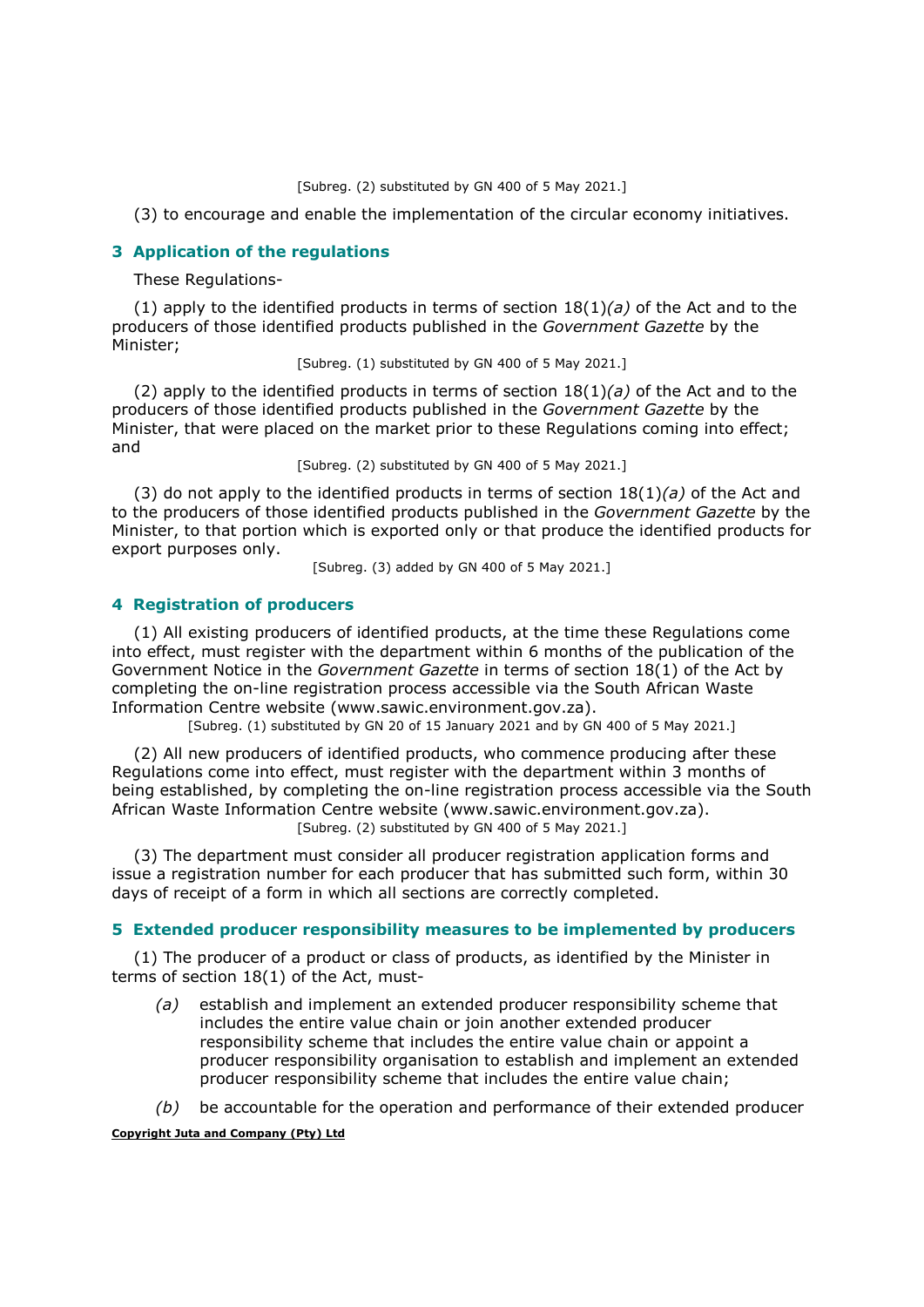responsibility scheme;

 $(c)$  to  $(i)$  inclusive ......

[Paras. (c) to (j) inclusive deleted by GN 400 of 5 May 2021.]

- $(k)$  conduct a life cycle assessment, in relation to the identified product, in accordance with the applicable standards within 5 years of implementation of their extended producer responsibility scheme; [Para.  $(k)$  substituted by GN 400 of 5 May 2021.]
- $(1)$  through the life cycle assessment as a minimum focus on the following:
	- (i) Minimisation of material used in the identified product;
	- (ii) Design of the product to facilitate reuse, recycling or recovery, without compromising the functionality of the product; and
	- (iii) Reduction of environmental toxicity of the resulting post-consumer waste stream;

[Para. (I) substituted by GN 400 of 5 May 2021.]

 $(m)$  to  $(v)$  inclusive ......

[Paras.  $(m)$  to  $(v)$  inclusive deleted by GN 400 of 5 May 2021.]

 $(w)$  collaborate as producers of an identified product and in consultation with the Department responsible for Trade, Industry and Competition, to develop a broad-based black economic empowerment transformation charter with targets, timelines and implementation measures, within two years of the publishing of the Notice, which transformation charter must comply with section 9(1) of the Broad-Based Black Economic Empowerment Act, 2003 (Act 53 of 2003) and must include a special focus on women, youth and people living with disabilities;

[Para. (w) substituted by GN 400 of 5 May 2021.]

 $(x)$  ……

[Para.  $(x)$  deleted by GN 400 of 5 May 2021.]

- $(y)$  where specified in the section 18(1) notices, implement mandatory take back of their identified products at the end of their lives; and [Para.  $(y)$  substituted by GN 400 of 5 May 2021.]
- $(z)$  implement environmental labels and declaration for the identified products in accordance with SANS 14021 and SANS 14024 within a period of 3 years. [Para. (z) substituted by GN 400 of 5 May 2021.]

## 5A Obligations of a producer responsibility organisation that establishes and implements an extended producer responsibility scheme

(1) The producer responsibility organisation must-

- $(a)$  develop and maintain a system to collect the extended producer responsibility fees;
- (b) conduct internal biannual financial audits and make these audit reports available to the department upon request;
- (c) make the internal biannual audit reports available to the external auditor;
- (d) appoint an independent financial auditor to annually-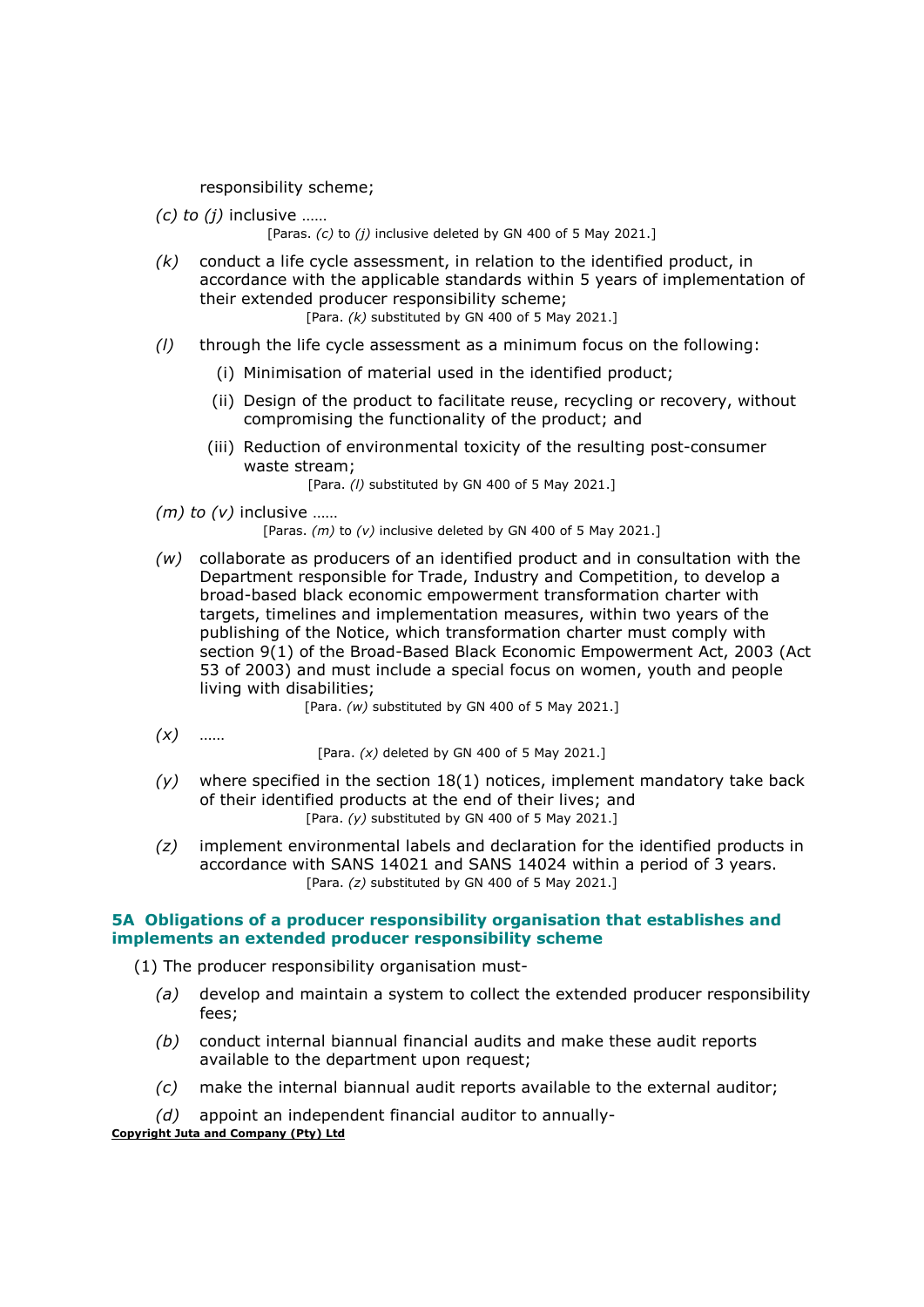- (h) conduct an external audit of the financial records; and
- (ii) include the internal biannual audit findings in the annual audit report;
- (e) submit this annual audit report to the Department within 60 days after finalisation of the audit, which annual audit report will be uploaded onto the South African Waste Information Centre (SAWIC) for public access;
- $(f)$  develop and maintain a register of its members, in the event that the scheme has two or more members;
- $(q)$  collect, record, manage and submit data to the South African Waste Information System as required in regulation 8 of these Regulations;
- $(h)$  by agreement with the board of directors, contract with the existing downstream value chain before outsourcing;
- (i) contract for the collection, recycling and recovery of the identified products, if outsourced, through a fair and transparent process;
- $(i)$  keep records of the quantity of identified products:
	- (i) placed on the market by members of the producer responsibility organisation;
	- (ii) collected;
	- (iii) sorted;
	- (iv) recycled; and
	- (v) recovered;
- $(k)$  manage services that have been awarded to service providers in particular, these services include the fulfilment of collection and recycling by waste management companies;
- (l) co-operate with all municipalities (where applicable), within 3 years of implementation of their extended producer responsibility scheme, to increase the recovery of identified products from municipal waste;
- (m) integrate informal waste collectors, reclaimers and pickers into the post-consumer collection value chain;
- $(n)$  develop and establish secondary markets for recycled content;
- (o) utilise new and existing infrastructure across extended producer responsibility schemes in a collaborative manner where feasible, or establish and operate new infrastructure within 3 years after completion of feasibility studies, where the initial feasibility study must be undertaken within 2 years of implementation of the extended producer responsibility scheme, that identifies the need for additional infrastructure;
- $(p)$  compensate waste collectors, reclaimers or pickers, who register with the National Registration Database, for collection services and environmental benefits, through the collection service fee by November 2022. The collection service fee and the National Registration Database shall be reviewed annually by the national Department responsible for Environmental Affairs;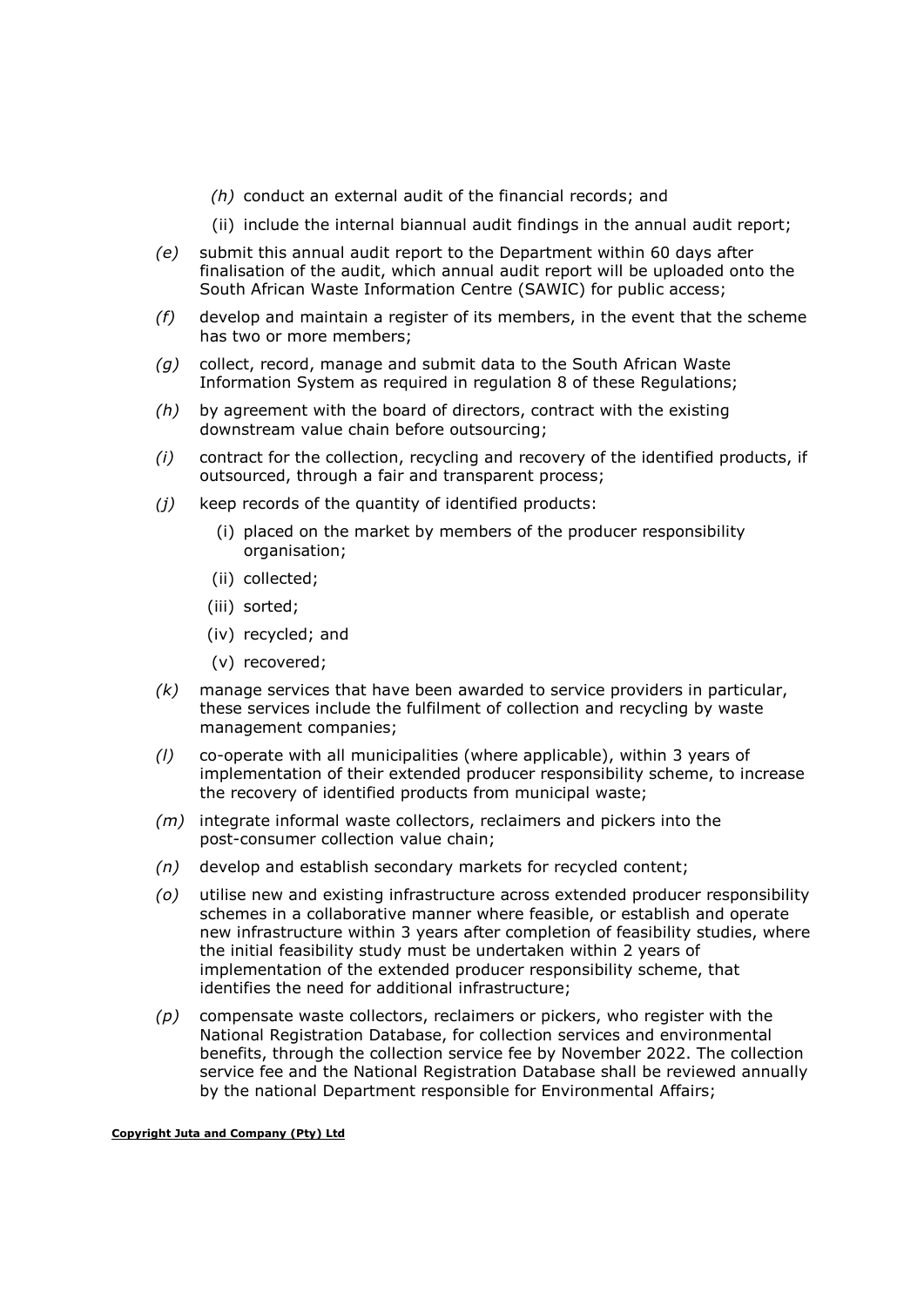- $(q)$  implement transformation within those entities with whom they contract, with a special focus on women, youth and persons living with disabilities; and
- $(r)$  prioritise the promotion of small businesses and entrepreneurs with a special focus on women, youth and persons living with disabilities. [Reg. 5A inserted by GN 400 of 5 May 2021.]

### 5B Obligations of a producer that establishes and implements its own scheme

- (1) The producer that establishes and implements their own scheme must-
	- (a) allocate funding for implementation of the extended producer responsibility scheme;
	- (b) conduct internal biannual financial audits and make these audit reports available to the department upon request;
	- (c) make the internal biannual audit reports available to the external auditor;
	- (d) appoint an independent financial auditor to annually:
		- (i) conduct an external audit of the financial records; and
		- (ii) include the internal biannual audit findings in the annual audit report;
	- (e) submit this annual audit report to the Department within 60 days after finalisation of the audit, which annual audit report will be uploaded onto the South African Waste Information Centre (SAWIC) for public access;
	- (f) collect, record, manage and submit data to the South African Waste Information System as required in regulation 8 of these Regulations;
	- $(q)$  where external services are required, contract with the existing downstream value chain before outsourcing, where the value chain comprises the collection of the identified products, sorting and processing thereof;
	- (h) where external services are required, contract for the collection, recycling and recovery of the identified products, if outsourced, through a fair and transparent process;
	- (i) keep record of quantity of identified products:
		- (i) placed on the market by the producer;
		- (ii) collected;
		- (iii) sorted;
		- (iv) recycled; and
		- (v) recovered;
	- $(i)$  manage services that have been awarded to service providers in particular, these services include the fulfilment of collection and recycling by waste management companies;
	- $(k)$  co-operate with all municipalities (where applicable), within 3 years of implementation of their extended producer responsibility scheme, to increase the recovery of identified products from municipal waste;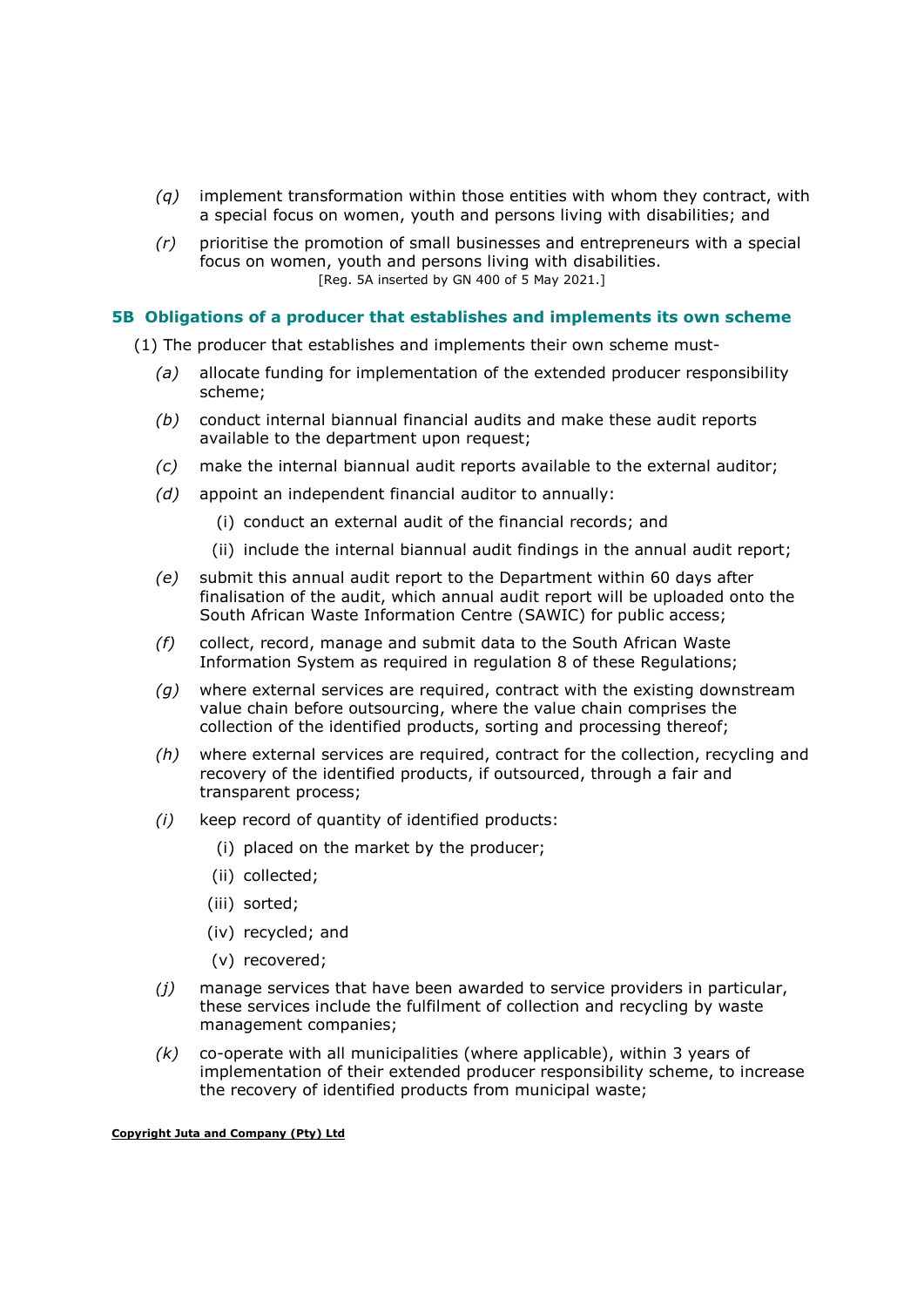- (l) integrate informal waste collectors, reclaimers and pickers into the post-consumer collection value chain;
- $(m)$  develop and establish secondary markets for recycled content;
- $(n)$  utilise new and existing infrastructure across extended producer responsibility schemes in a collaborative manner where feasible, or establish and operate new infrastructure within 3 years after completion of feasibility studies, where the initial feasibility study must be undertaken within 2 years of implementation of the extended producer responsibility scheme, that identifies the need for additional infrastructure;
- (o) prioritise the promotion of small businesses and entrepreneurs with a special focus on women, youth and persons living with disabilities;
- $(p)$  compensate informal waste collectors, reclaimers and pickers, who register with the National Registration Database, for collection services and environmental benefits, through the collection service fee by November 2022. The collection service fee shall be reviewed annually by the Department of Environment, Forestry and Fisheries; and
- $(q)$  implement transformation within those entities with whom they contract, with a special focus on women, youth and persons living with disabilities. [Reg. 5B inserted by GN 400 of 5 May 2021.]

# 6 Minimum requirements and criteria for extended producer responsibility schemes to operate

The extended producer responsibility scheme contemplated in these Regulations must as a minimum include requirements for-

(1) cleaner production measures that must include as a minimum but not limited to-

- (a) design for recyclability; and
- (b) waste minimisation or waste avoidance;

(2) waste reduction including as a minimum but not limited to-

- (a) composition of products; or
- (b) volume of products; or
- (c) weight of products to be restricted and reduced with associated timeframes;
- (3) reuse;
- (4) recycling;
- (5) recovery for beneficial use;
- (6) treatment;
- (7) disposal;

(8) Implementation and reporting on the following requirements to complement the scheme-

(a) minimum recycled content standards;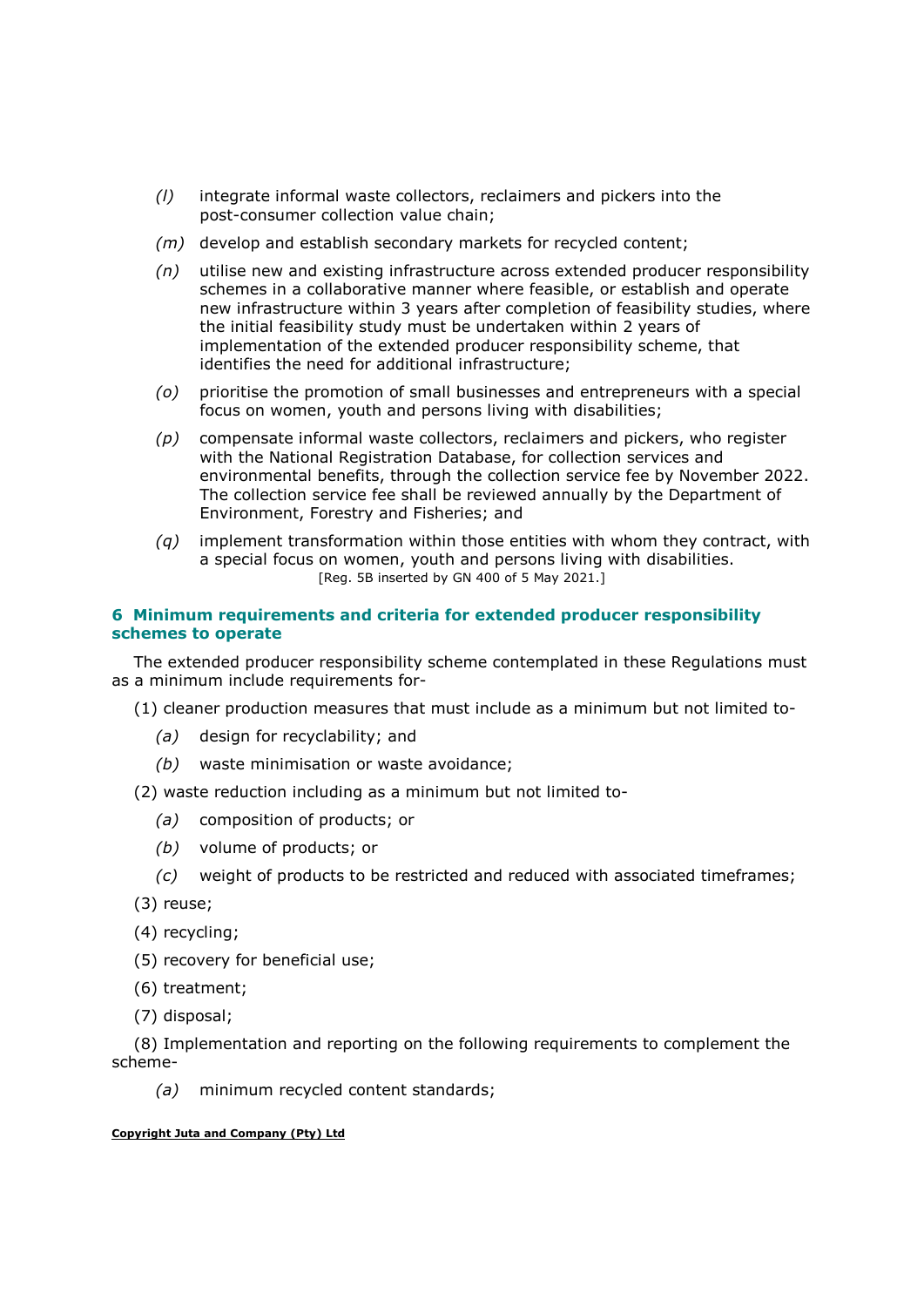- (b) secondary materials utilisation rate; and
- (c) recovery rates; and

(9) compliance with the requirements for programmes planned to contribute to government priorities, including but not limited to-

- (a) job creation; and
- (b) inclusive economic growth.

[Subreg. (9) substituted by GN 400 of 5 May 2021.]

## 7 Financial arrangements for an extended producer responsibility scheme

(1) The producer responsibility organisation that establishes and implements an extended producer responsibility scheme must, together with its members, determine the proposed extended producer responsibility fee and apply the extended producer fee proportionally to all members based on the identified products placed on the market. [Subreg. (1) substituted by GN 400 of 5 May 2021.]

(2) The proposed extended producer responsibility fee must be submitted electronically to the Minister, including the motivation, justification and any other relevant information, who must obtain concurrence on the proposed extended producer responsibility fee from the Minister responsible for finance within 60 days of submission. [Subreg. (2) substituted by GN 400 of 5 May 2021.]

(3) The extended producer responsibility fee must be based on nett cost recovery including a differentiated rate per item category, of each product or class of product, which must be paid by a producer to fund extended producer responsibility schemes and be dependent on the following:

- (a) weight of product;
- (b) ease of recyclability;
- (c) current demand for the material for recycling purposes;
- $(d)$  costs for establishing a collection system for the identified products;
- (e) collection, transport, storage and treatment costs for separately collected waste;
- (f) administrative costs;
- $(q)$  costs for public communication and awareness-raising (on waste prevention, litter reduction, separate collection, etc);
- $(h)$  costs for the appropriate surveillance of the system (including auditing); and
- (i) less revenues from recycled material sales. [Subreg. (3) substituted by GN 400 of 5 May 2021.]

(4) The latest extended producer responsibility fee must, at all times, be publicly available on the website of the producer responsibility organisation. [Subreg. (4) substituted by GN 400 of 5 May 2021.]

(5) The producer responsibility organisation that establishes and implements an extended producer responsibility scheme must submit, to the department, an annual financial plan and an annual budget-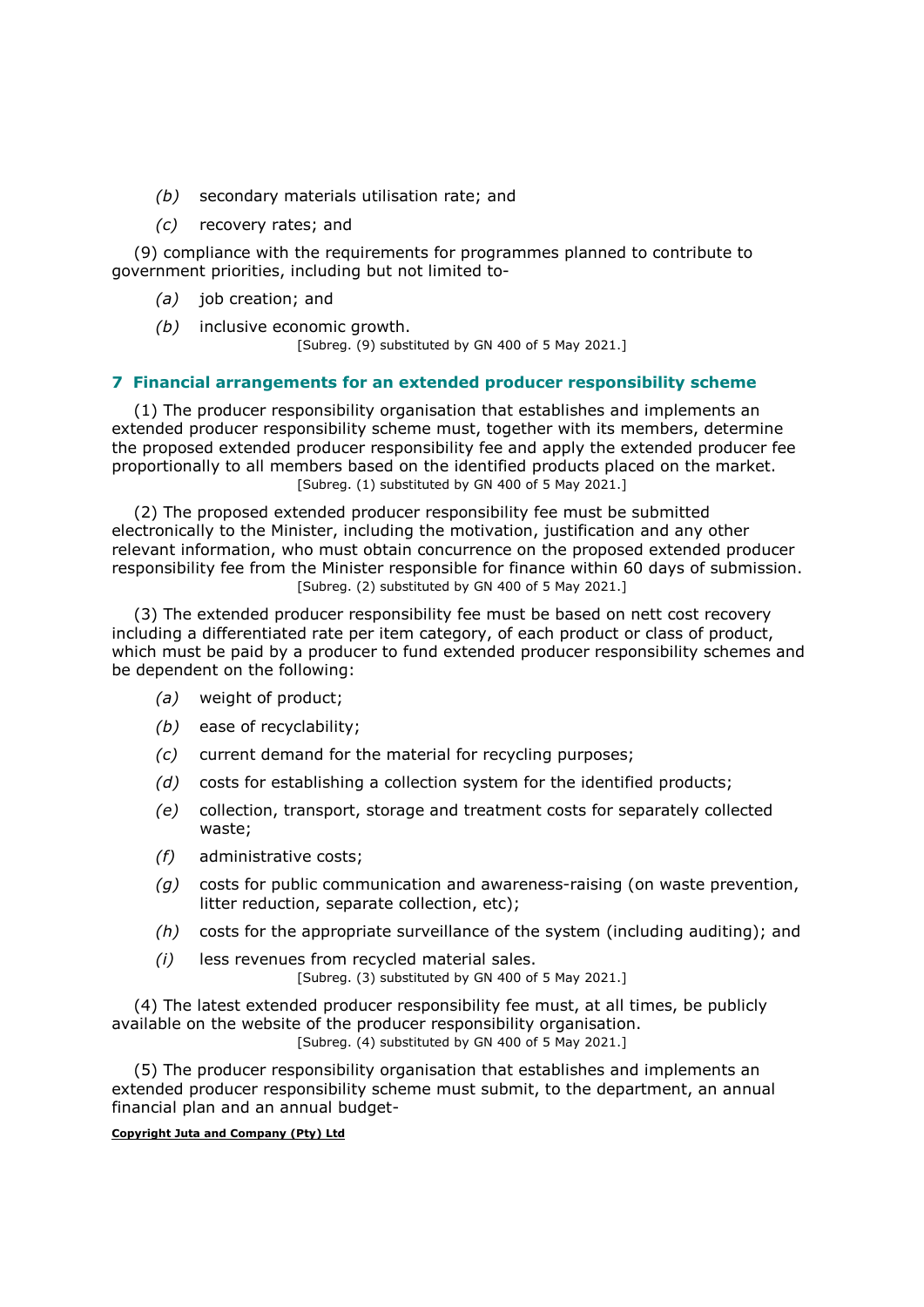- (a) within 60 days of implementation for the first year of implementation or within 60 days of implementation, in the event that implementation occurs after 30 June in the first year, for the following year; and
- $(b)$  by 30 November for the following year. [Subreg. (5) substituted by GN 400 of 5 May 2021.]

(6) The annual financial plan and annual budget must include, as a minimum, the following information:

- (a) Estimated revenue (extended producer responsibility fees) from the various product streams;
- $(b)$  The manner in which the contributions (extended producer responsibility fees) are calculated and assessed;
- $(c)$  the total amount of the contributions (extended producer responsibility fees) that cover the nett cost of the obligations incumbent on the producer responsibility organisation applying for registration; [Para.  $(c)$  substituted by GN 400 of 5 May 2021.]
- $(d)$  The revenue collection method for each product stream;
- (e) The conditions and procedures for revising the contributions to reflect changes in the obligations incumbent on the registered producer under this regulations [sic]; and
- $(f)$  The methodology for allocating and disbursing revenue for implementing the extended producer responsibility scheme amongst the collection, waste minimisation, recycling, waste reuse and any other relevant component of the extended producer responsibility scheme.

## (7) (a) The administration cost of the EPR scheme will be limited to the following:

- (i) Salaries of the producer responsibility organisation staff;
- (ii) Overhead costs (utilities and rent); and
- (iii) Information technology and systems.

(b) The administration cost of the extended producer responsibility scheme must not exceed-

- (i) 20% of the revenue collected in calendar year 1 of implementation;
- (ii) 15% of the revenue collected in calendar year 2 of implementation; and
- (iii) 12% of the revenue collected in calendar year 3 of implementation.

(c) The administration fee must be reviewed in calendar year 3 of implementation and annually thereafter, and a notice must be published in the Government Gazette by the Minister determining the administration fee for extended producer responsibility schemes.

[Subreg. (7) substituted by GN 400 of 5 May 2021.]

(8) The administration fee must be reviewed in calendar year 2 of implementation, and a Notice must be published in the Government Gazette by the Minister prescribing the administration fee for extended producer responsibility schemes.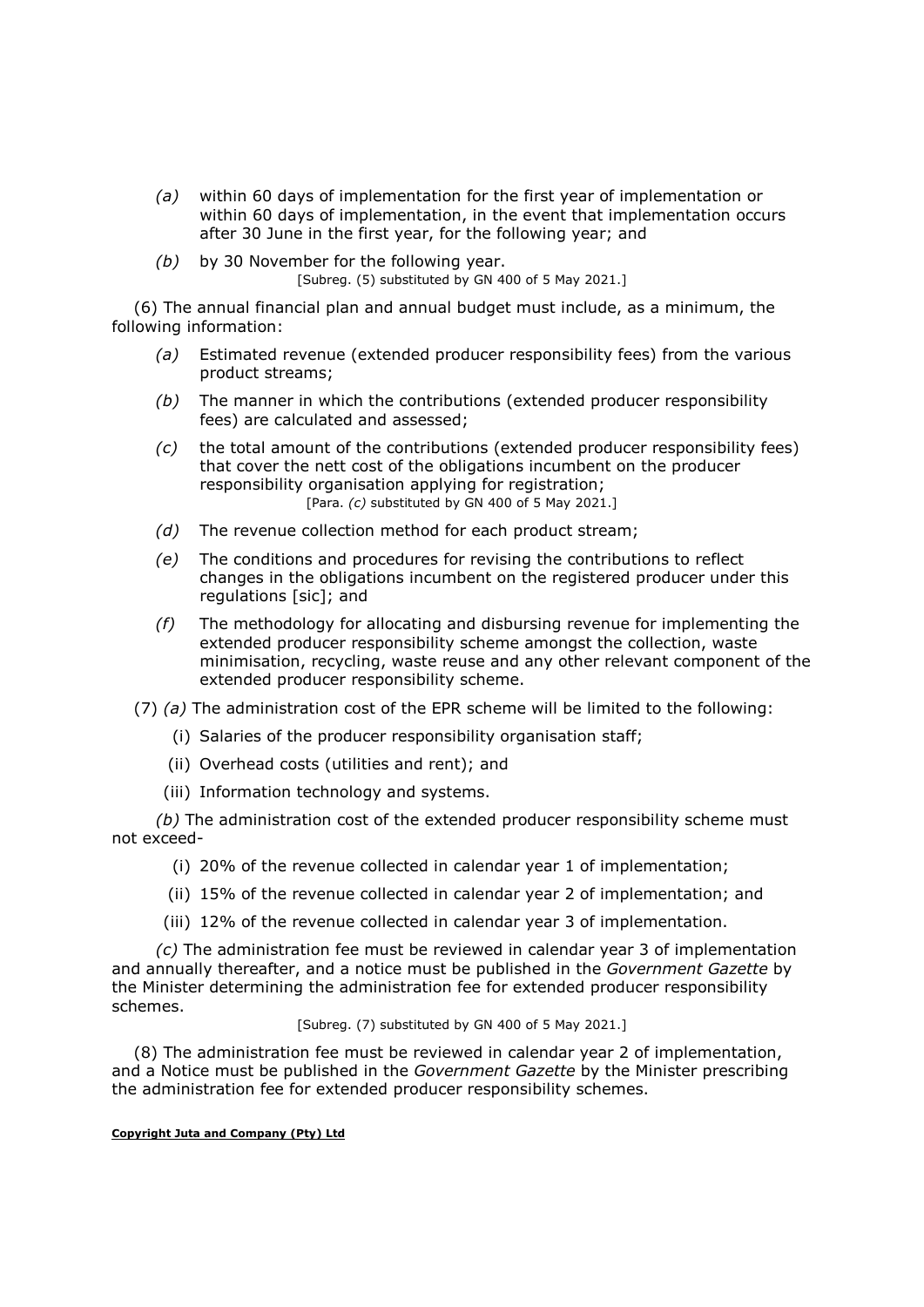# 7A Obligations of a producer that establishes and implements their own scheme

(1) The producer that establishes and implements their own scheme must determine and allocate appropriate extended producer responsibility funding, which will hereafter be referred to as an extended producer responsibility fee, and resources to ensure an effective extended producer responsibility scheme.

(2) The proposed extended producer responsibility fee, including the motivation, justification and any other relevant information, must be submitted electronically to the Minister who may obtain concurrence on the proposed extended producer responsibility fee from the Minister responsible for finance within 60 days of submission.

(3) The extended producer responsibility fee must be equal to:

- (a) costs for establishing a collection system for the identified products; plus
- (b) collection, transport and treatment costs for separately collected waste; plus
- (c) administrative costs; plus
- (d) costs for public communication and awareness-raising (on waste prevention, litter reduction, separate collection, etc); plus
- $(e)$  costs for the appropriate surveillance of the system (including auditing); and
- (f) less revenues from recycled material sales.

(4) The latest extended producer responsibility tee must, at all times, be publicly available on the producer's website.

(5) The producer that establishes and implements their own scheme must submit, to the department, an annual financial plan and an annual budget-

- (a) within 60 days of implementation for the first year of implementation or within 60 days of implementation, in the event that implementation occurs after 30 June in the first year, for the following year; and
- $(d)$  by 30 November for the following year.

(6) The annual financial plan and annual budget must include, as a minimum, the following information:

- (a) Extended producer responsibility fee allocation;
- $(b)$  The manner in which the extended producer responsibility fee is calculated:
- (c) The total amount of the contributions (extended producer responsibility fees) that cover the nett cost of the obligations incumbent on the producer applying for registration;
- $(d)$  The conditions and procedures for revising the extended producer responsibility fee to reflect changes in the obligations incumbent on the registered producer under this Regulation; and
- (e) The methodology for allocating and disbursing revenue for implementing the extended producer responsibility scheme amongst the collection, recycling, reuse and any other relevant component of the extended producer responsibility scheme.

[Reg. 7A inserted by GN 400 of 5 May 2021.]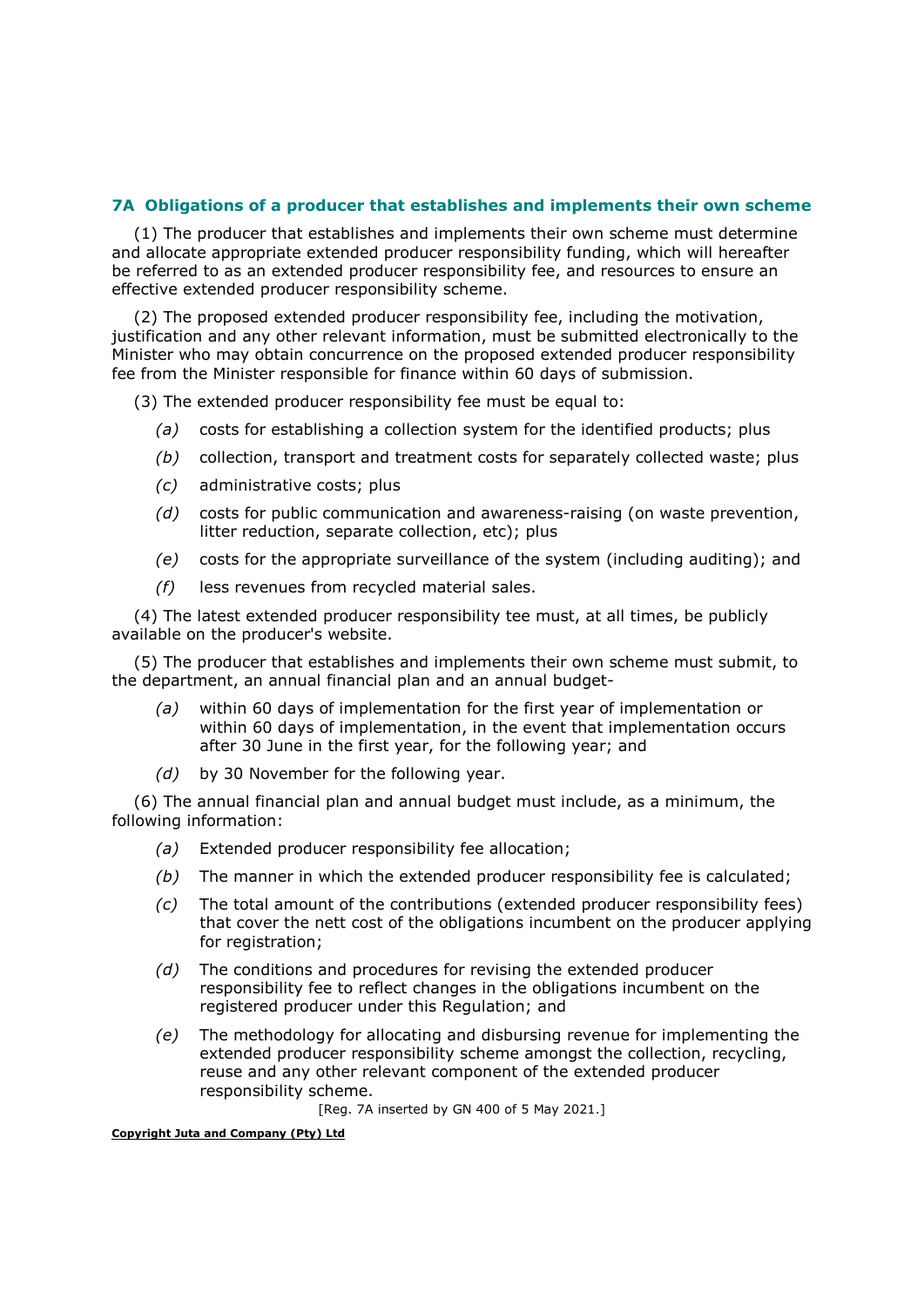# 8 Monitoring, reporting and evaluation

(1) The following are the requirements for a producer responsibility organisation that implements an extended producer responsibility scheme:

- (a) The producer responsibility organisation that establishes and implements their own scheme must submit an interim performance report on the scheme measured against the individual targets in the relevant published Government Notice in terms of section 18(1) of the Act.
- $(b)$  The interim performance report must be submitted to the Department within four weeks of the conclusion of the 6 months period namely January to June of the calendar year, by the producer responsibility organisation, and the interim performance report must include the following but is not limited to:
	- (i) Unaudited interim performance against the published targets;
	- (ii) Unaudited breakdown of the allocation of the extended producer responsibility fee; and
	- (iii) Unaudited performance on all finance matters.
- (c) Annual performance audit reports must be submitted to the Department within 3 months of the conclusion of the year end, which is on 31 December.
- (d) An annual external performance audit report must be submitted to the Department containing the following minimum requirements:
	- (i) Performance against the published targets;
	- (ii) Breakdown of the allocation of the extended producer responsibility fee;
	- (iii) Performance on all finance matters;
	- (iv) Governance report; and
	- (v) Number of jobs created.
- (e) All producer responsibility organisation that establish and implement their own scheme and a producer who establish[es] and implement[s] their own scheme must record and report, as a minimum on an annual basis, to the South African Waste Information System the quantities of the identified product that are:
	- (i) placed on the market by members of the producer responsibility organisation or by the producers who implement their own scheme;
	- (ii) collected;
	- (iii) diverted away from landfill (recycled, reused, recovered, refurbished);
	- (iv) exported;
	- (v) landfilled; and
	- (vi) number of jobs created,
- $(f)$  The Department may conduct verification audits on the obligations of the producer responsibility organisations.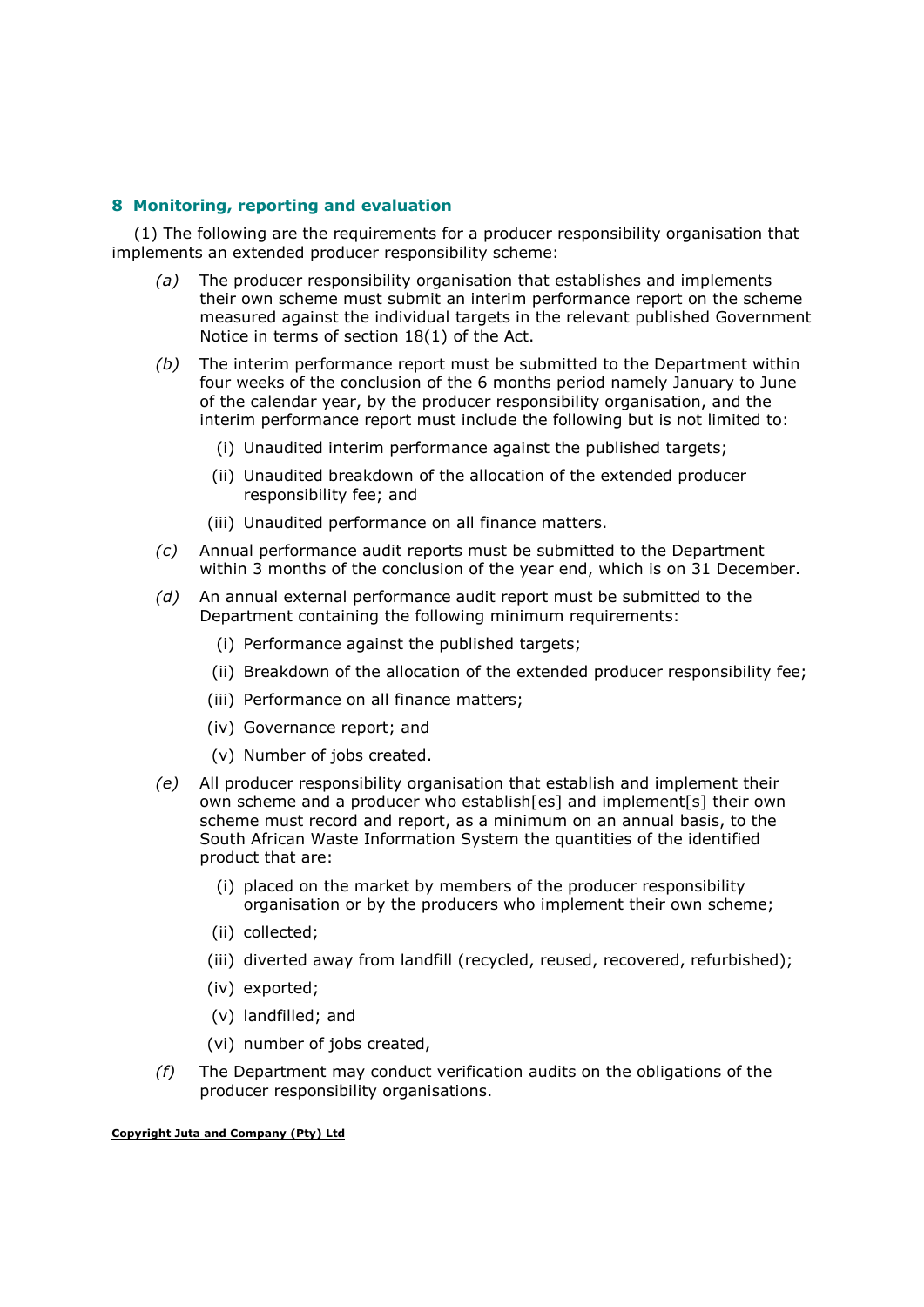- (q) In year 1 of implementation of these Regulations, the following will apply:
	- (i) For subregulation  $(1)(a)$  and  $(b)$ , the period will be from the date of business commencement until end June of the calendar year;
	- (ii) Subregulation (1)(a) and (b) will not be applicable in the event business commencement occurs after June of the calendar year; and
	- (iii) For subregulation  $(1)(c)$ ,  $(d)$  and  $(e)$ , the period will be from the date of business commencement until December of the calendar year. [Subreg. (1) substituted by GN 400 of 5 May 2021.]

(2) The following are the requirements for a producer that establishes and implements their own scheme:

- (a) The producer that establishes and implements their own scheme must submit an interim performance report on the scheme measured against the individual targets in the relevant published Government Notice in terms of section 18(1) of the Act.
- $(b)$  The interim performance report must be submitted to the Department within four weeks of the conclusion of the 6-month period, namely January to June of the calendar year, by the producer.
- (c) The interim performance report must include only:
	- (i) Unaudited interim performance against the published targets;
	- (ii) Unaudited breakdown of the allocation of the extended producer responsibility fee; and
	- (iii) Unaudited performance on all finance matters.
- (d) Annual external performance audit reports must be submitted to the Department within 3 months of the conclusion of the year end, which is on 31 December.
- (e) An annual external performance audit report must be submitted, by the producer, to the department containing the following minimum requirements:
	- (i) Performance against the published targets;
	- (ii) Breakdown of the allocation of the extended producer responsibility fee;
	- (iii) Performance on all finance matters; and
	- (iv) Number of jobs created.
- (f) The producer that establishes and implements their own scheme must record and report, as a minimum on an annual basis, to the South African Waste Information System the quantities of the identified product that are:
	- (i) placed on the market by the producer;
	- (ii) collected;
	- (iii) diverted away from landfill (recycled, reused, recovered, refurbished);
	- (iv) exported;
	- (v) landfilled; and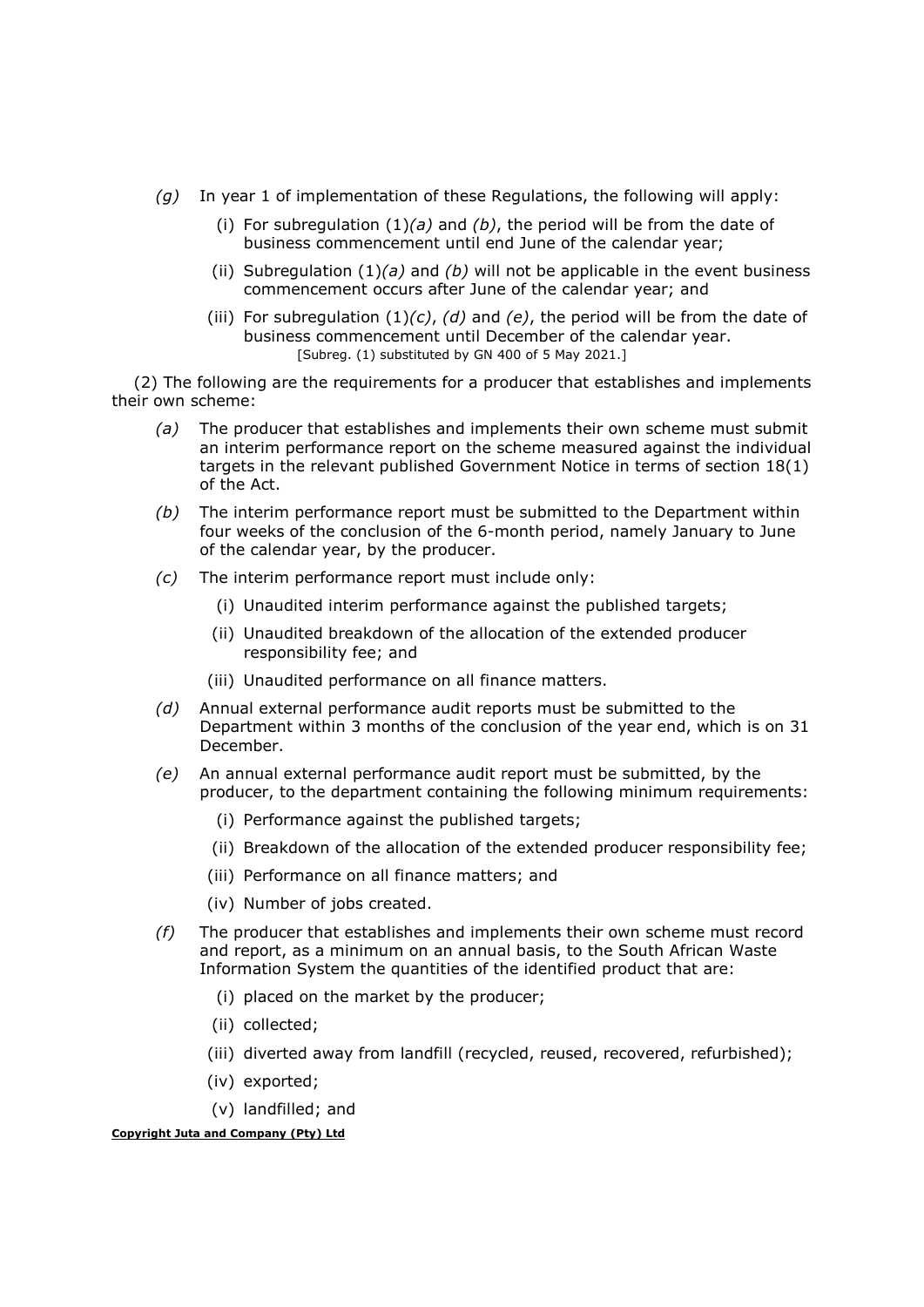- (vi) number of jobs created.
- $(q)$  The Department may conduct verification audits on the obligations of the producer.
- $(h)$  In year 1 of implementation of these Regulations, the following will apply:
	- (i) For subregulation  $(2)(a)$ ,  $(b)$  and  $(c)$ , the period will be from the date of business commencement until end June of the calendar year;
	- (ii) Subregulation  $(2)(a)$ ,  $(b)$  and  $(c)$  will not be applicable in the event business commencement occurs after June of the calendar year; and
	- (iii) For subregulation  $(2)(d)$ , (e) and (f) the period will be from the date of business commencement until December of the calendar year. [Subreg. (2) substituted by GN 400 of 5 May 2021.]

(3) to (7) inclusive ……

[Subregs. (3) to (7) inclusive deleted by GN 400 of 5 May 2021.]

## 9 Performance review of the extended producer responsibility scheme

(1) Performance of the extended producer responsibility scheme must be reviewed at 5 year intervals by the department.

(2) The department may at any time review the extended producer responsibility scheme based on its performance.

(3) Producer responsibility organisations or the producer that establishes and implements their own scheme may approach the Department for an earlier review due to non-achievement or over-achievement of targets.

[Subreg. (3) substituted by GN 400 of 5 May 2021.]

# 10 Registration of producer responsibility organisations

(1) All existing producer responsibility organisations must register with the Department within 6 months of the coming into effect of these Regulations by completing the form obtainable from the Department. [Subreg. (1) substituted by GN 20 of 15 January 2021.]

(2) All newly established producer responsibility organisations, after the coming into effect of these Regulations, must register with the department within 3 months of being established by completing the prescribed form from the department.

# 11 Requirements and criteria for producer responsibility organisations to operate

(1) The department may only register a producer responsibility organisation if such organisation meets the minimum requirements contemplated in subregulation (2).

(2) A producer responsibility organisation-

- (a) must be an autonomous body established by producers by following a due process;
- (b) must be a registered not-for-profit company;
- $(c)$  must be managed by a board of directors comprised of representatives from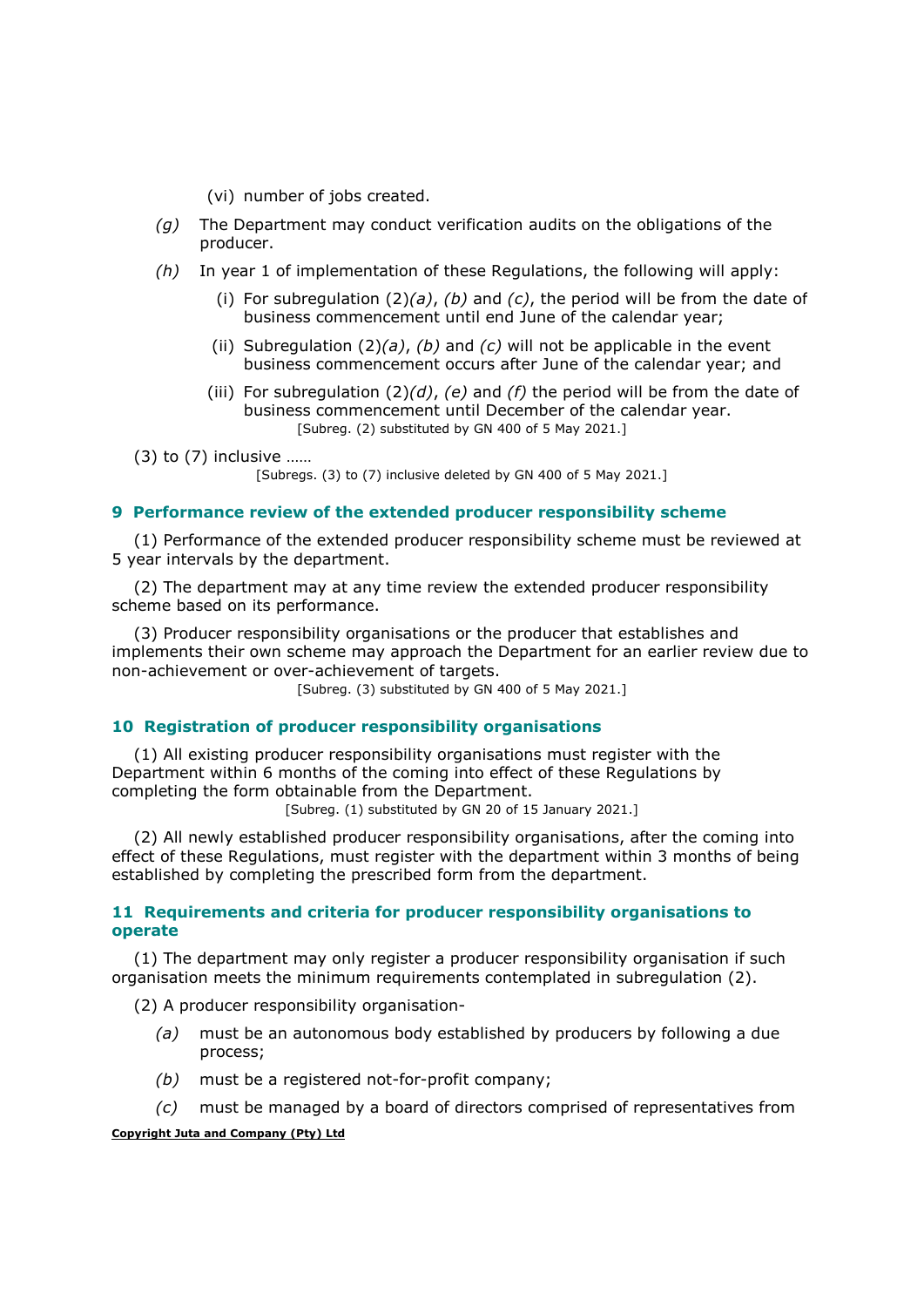producers; and

 (d) adhere to the Companies Act, 2008 (Act 71 of 2008) in terms of good corporate governance and management of conflicts of interest. [Subreg. (2) substituted by GN 400 of 5 May 2021.]

# 12 Offences

(1) A person commits an offence if that person contravenes or fails to comply with regulations 4(1) and (2), 5, 5A, 5B, 6, 7(1), 7(2), 7(3), 7(4), 7(5), 7(6), 7(7), 7A,  $8(1)(a)$ ,  $8(1)(b)$ ,  $8(1)(c)$ ,  $8(1)(d)$ ,  $8(1)(e)$ ,  $8(2)(a)$ ,  $8(2)(b)$ ,  $8(2)(c)$ ,  $8(2)(d)$ ,  $8(2)(e)$ , 9(3), 10 or 11 of these Regulations.

[Subreg. (1) substituted by GN 400 of 5 May 2021.]

(2) A producer responsibility organisation commits an offence if that producer responsibility organisation contravenes or fails to comply with regulations 4(1) and (2), 5, 5A, 5B, 6, 7(1), 7(2), 7(3), 7(4), 7(5), 7(6), 7(7), 7A,  $8(1)(a)$ ,  $8(1)(b)$ ,  $8(1)(c)$ ,  $8(1)(d)$ ,  $8(1)(e)$ ,  $8(2)(a)$ ,  $8(2)(b)$ ,  $8(2)(c)$ ,  $8(2)(d)$ ,  $8(2)(e)$ ,  $9(3)$ , 10 or 11 of these Regulations.

[Subreg. (2) added by GN 400 of 5 May 2021.]

## 13 Penalties

(1) A person convicted of an offence under these Regulations is liable to-

- (a) imprisonment for a period not exceeding 15 years;
- (b) an appropriate fine; or
- (c) both a fine and imprisonment.

(2) A registered producer who does not comply with these Regulations may have their registration as contemplated in these Regulations revoked and/or be compelled to join another extended producer responsibility scheme.

[Subreg. (2) substituted by GN 400 of 5 May 2021.]

(3) A registered producer responsibility organisation that does not comply with the requirements as contemplated in these Regulations may have their registration revoked. [Subreg. (3) substituted by GN 400 of 5 May 2021.]

# 14 Short title and commencement

These Regulations are called the Extended Producer Responsibility Regulations, 2020, and come into effect on 5 May 2021.

[Reg. 14 substituted by GN 20 of 15 January 2021.]

## Extended Producer Responsibility Scheme for the Electrical & Electronic Equipment Sector

Link to Regulation List

# Published under

GN 1185 in GG 43880 of 5 November 2020 [with effect from 5 May 2021]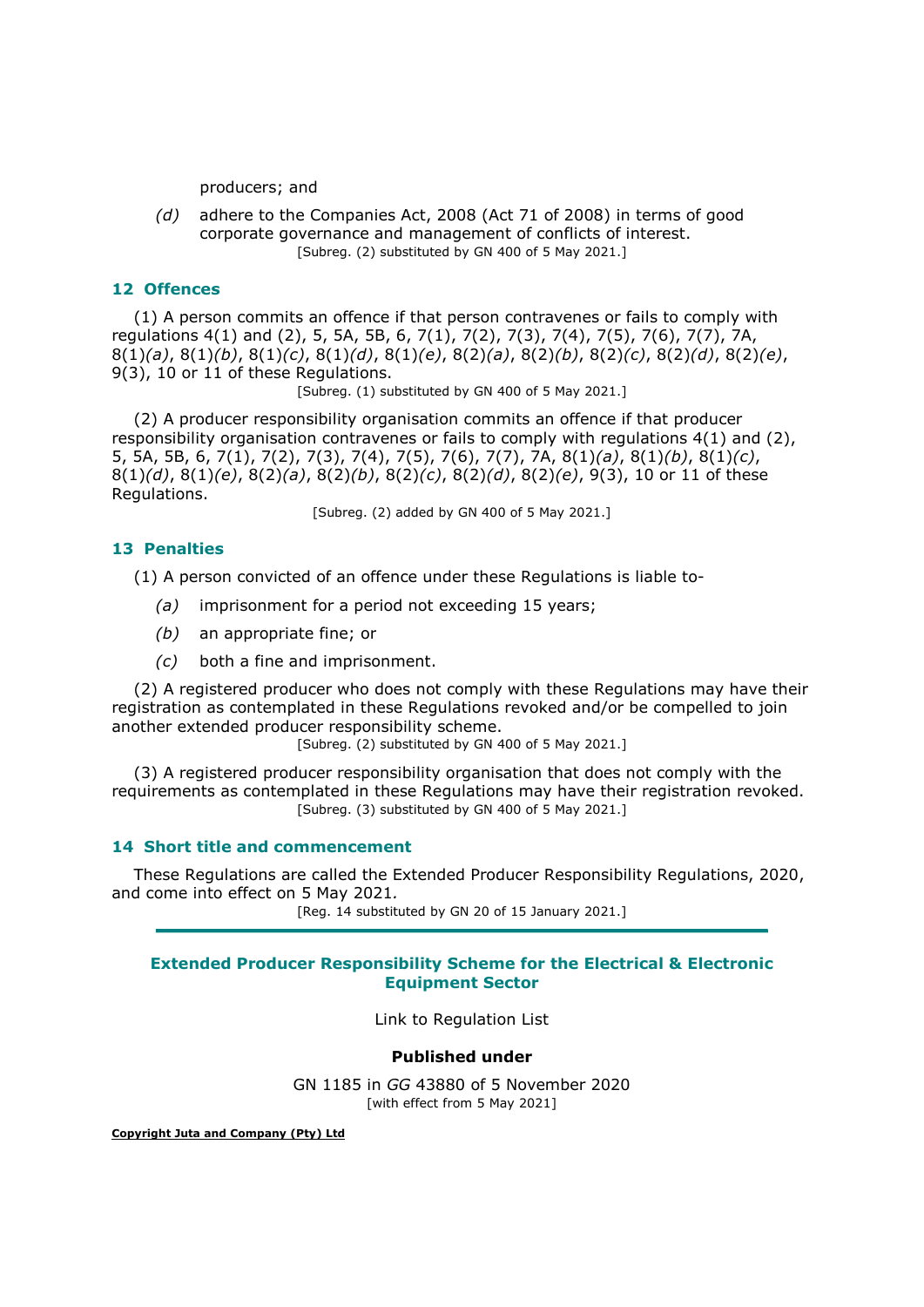#### as amended by

GN 20 in GG 44078 of 15 January 2021

GN 400 in GG 44539 of 5 May 2021

I, Barbara Dallas Creecy, Minister of Forestry, Fisheries and the Environment, hereby, under section 18(1) and (3) of the National Environmental Management: Waste Act, 2008 (Act 59 of 2008), require the producers of the identified products to implement the specified extended producer responsibility measures, as set out in the Schedule hereto.

(Signed)

## BARBARA DALLAS CREECY Minister of Forestry, Fisheries and the Environment

#### **SCHEDULE**

#### 1 Definitions

In this Notice any word or expression to which a meaning has been assigned in the Act and in the Extended Producer Responsibility Regulations 2020, bears that meaning, and unless the context indicates otherwise-

**'brand owner'** means a person, category of persons or company who makes and/or sells any product under a brand label;

'electrical and electronic equipment' means equipment which is dependent on electric currents or electromagnetic fields in order to work properly and equipment for the generation, transfer and measurement of such currents and fields and designed for use with a voltage rating not exceeding 1 000 volts for alternating current and 1 500 volts for direct current;

'extended producer responsibility' means that a producer's responsibility for their product is extended to the post-consumer stage of a product's life cycle;

**'importer'** means a person or category of persons that bring finished goods or their individual components into the country from abroad;

'producer' means any person or category of persons or a brand owner who is engaged in the commercial manufacture, conversion, refurbishment or import of new and/or used electrical and electronic equipment as identified by the Minister by Notice in the Government Gazette in terms of section 18(1) of the Act;

'producer responsibility organisation' means a not-for-profit organisation established by any person operating in any of the industrial sectors covered in this Notice to support the implementation of their extended producer responsibility scheme; and

**'refurbishment'** means restoring old products to a working condition which must be available for reuse and which restores its original function;

[Definition of 'refurbishment' inserted by GN 400 of 5 May 2021.]

'the Act' means the National Environmental Management: Waste Act, 2008 (Act 59 of 2008); and

Copyright Juta and Company (Pty) Ltd 'the Regulations' means the Extended Producer Responsibility Regulations, 2020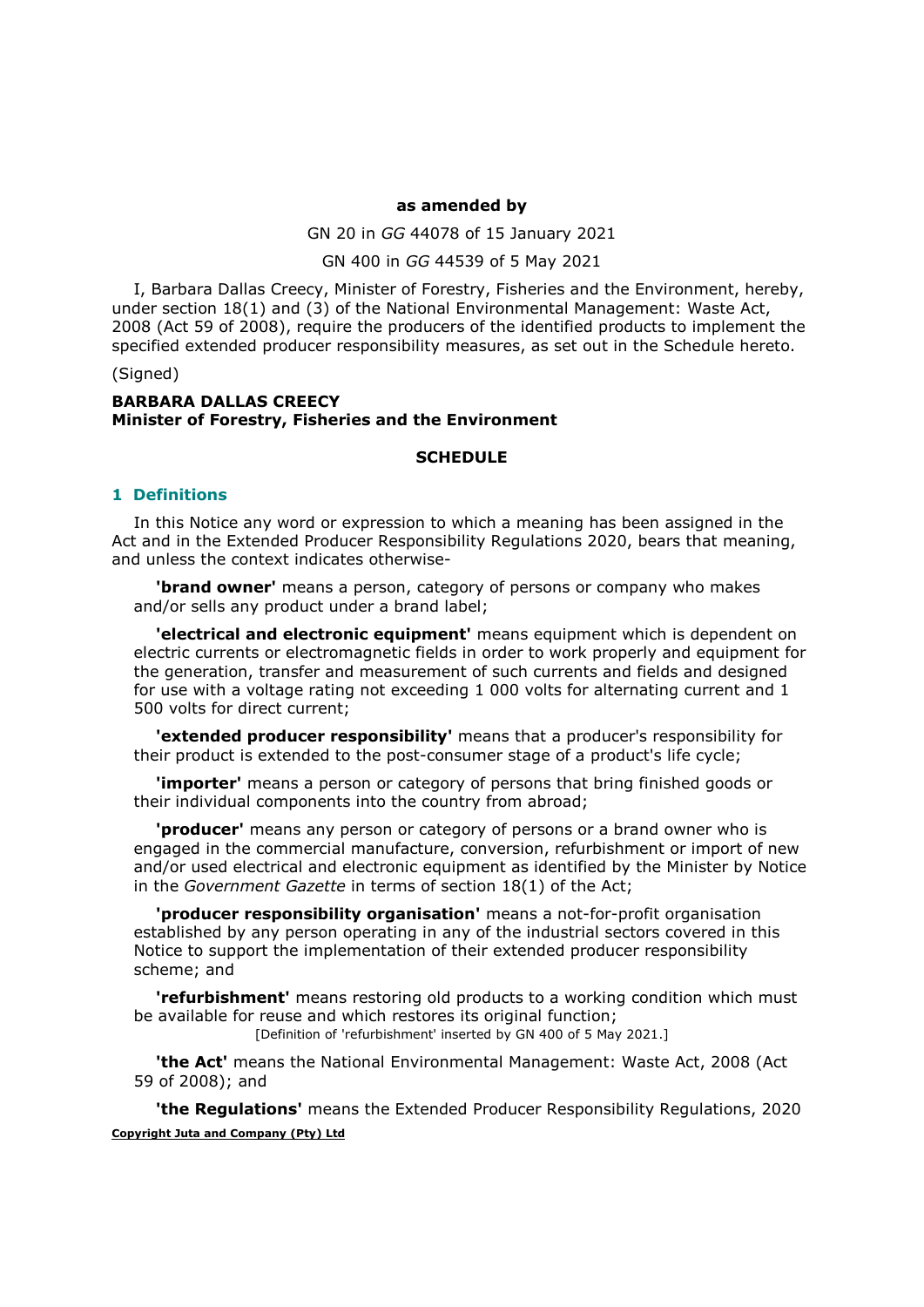issued under section  $69(1)(b)$ ,  $(q)$ ,  $(i)$ ,  $(l)$ ,  $(o)$ ,  $(dd)$  and (ee) of the Act.

# 2 Purpose of the Notice

(1) The purpose of this Notice is to require a producer or class of producers of the products listed in paragraph 4 of this Notice to set up procedures, processes and invest resources to implement the extended producer responsibility measures.

(2) This Notice must be read in conjunction with the Extended Producer Responsibility Regulations, 2020, published in the Government Gazette by the Minister.

### 3 Scope of the Notice

(1) This Notice applies to the identified products and the resulting waste which arises from the use by a consumer or an end-user of electrical and electronic equipment.

(2) This Notice does not apply to-

- (a) lighting equipment and its related components; and
- (b) portable batteries.

# 4 The identification of a product or class of products to which extended producer responsibility applies

(1) Extended producer responsibility applies to the following identified products or class of products:

- (a) Large equipment (any external dimension more than  $100 \text{ cm}$ );
- (b) Medium equipment (any external dimension between 50 and 100 cm);
- (c) Small equipment (no external dimension more than 50 cm); and
- (d) Batteries.

# 5 Identification of the person or category of persons responsible for developing and implementing an extended producer responsibility scheme

Producers of the items listed in paragraph 4 of this Notice are responsible for developing and implementing an extended producer responsibility scheme.

### 6 Responsibilities of producers

(1) A producer of any of the products listed in paragraph 4 of this Notice, in operation on the date of the commencement of this Notice, must on or before 5 November 2021, either-

- (a) develop and submit an extended producer responsibility scheme according to the Extended Producer Responsibility Regulations, 2020 to the Department; or
- $(b)$  establish a product responsibility organisation which must prepare and submit an extended producer responsibility scheme to the Department. [Subs. (1) substituted by GN 20 of 15 January 2021.]

(2) A producer of any of the products listed in paragraph 4 of this Notice that commences operations after publication of this Notice in the Gazette must either-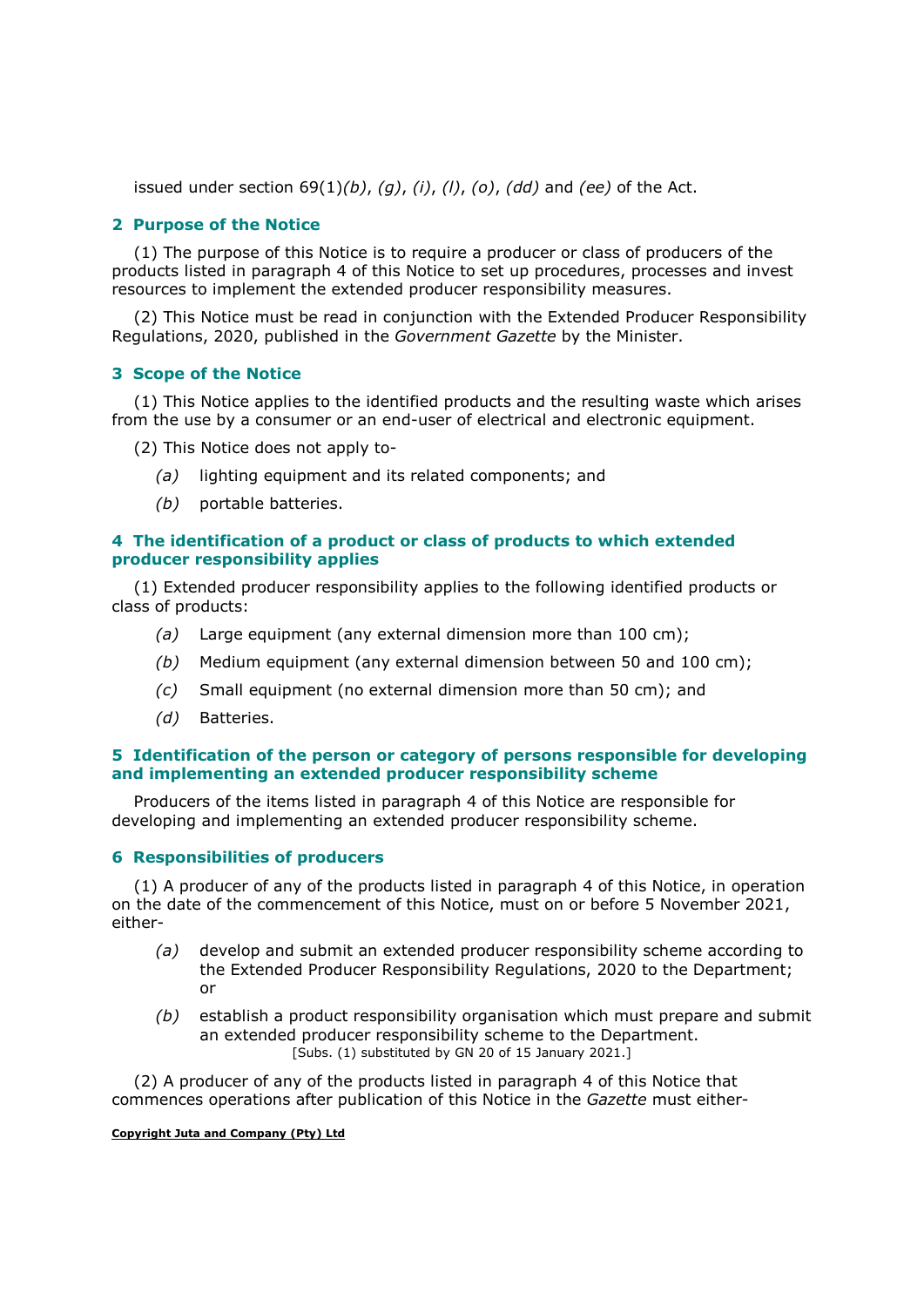- (a) develop and submit an extended producer responsibility scheme according to the Extended Producer Responsibility Regulations, 2020 to the Department within 6 months of commencing operations; or
- (b) subscribe to an existing extended producer responsibility scheme within 3 months of commencing operations.

## 7 Targets for each identified waste stream for the products listed in paragraph 4 of this Notice

(1) The targets for each identified waste stream as contained in Annexure 1 to this Notice apply for a period of 5 years from the date of the implementation of the extended producer responsibility scheme:

(a) electrical and electronic equipment.

## 8

(1) Mandatory take back of identified products at the end of its life must be implemented within 1 year of the date of the implementation of the Extended Producer Responsibility Scheme for the following identified products:

- (a) Batteries;
- (b) Electrical goods:
- (c) Electronic consumer goods; and
- (d) Electronic industrial goods.

[S. 8 inserted by GN 400 of 5 May 2021.]

### 8

This Notice comes into effect on 5 May 2021. [S. 8 added by GN 20 of 15 January 2021.]

[Editorial note: Numbering according to Government Gazettes.]

### ANNEXURE 1

[Annexure 1 substituted by GN 400 of 5 May 2021.]

| Year | Mandatory take back (tons)                                       | <b>Recycled (tons)</b> |  |  |  |  |  |  |  |  |
|------|------------------------------------------------------------------|------------------------|--|--|--|--|--|--|--|--|
|      | Increase of 30% mandatory take back and recycling rate per annum |                        |  |  |  |  |  |  |  |  |
|      | 36 000,00                                                        | 36 000,00              |  |  |  |  |  |  |  |  |
|      | 47 000,00                                                        | 47 000,00              |  |  |  |  |  |  |  |  |
|      | 61 000.00                                                        | 61 000.00              |  |  |  |  |  |  |  |  |
|      | 79 000,00                                                        | 79 000.00              |  |  |  |  |  |  |  |  |
|      | 103 000.00                                                       | 103 000.00             |  |  |  |  |  |  |  |  |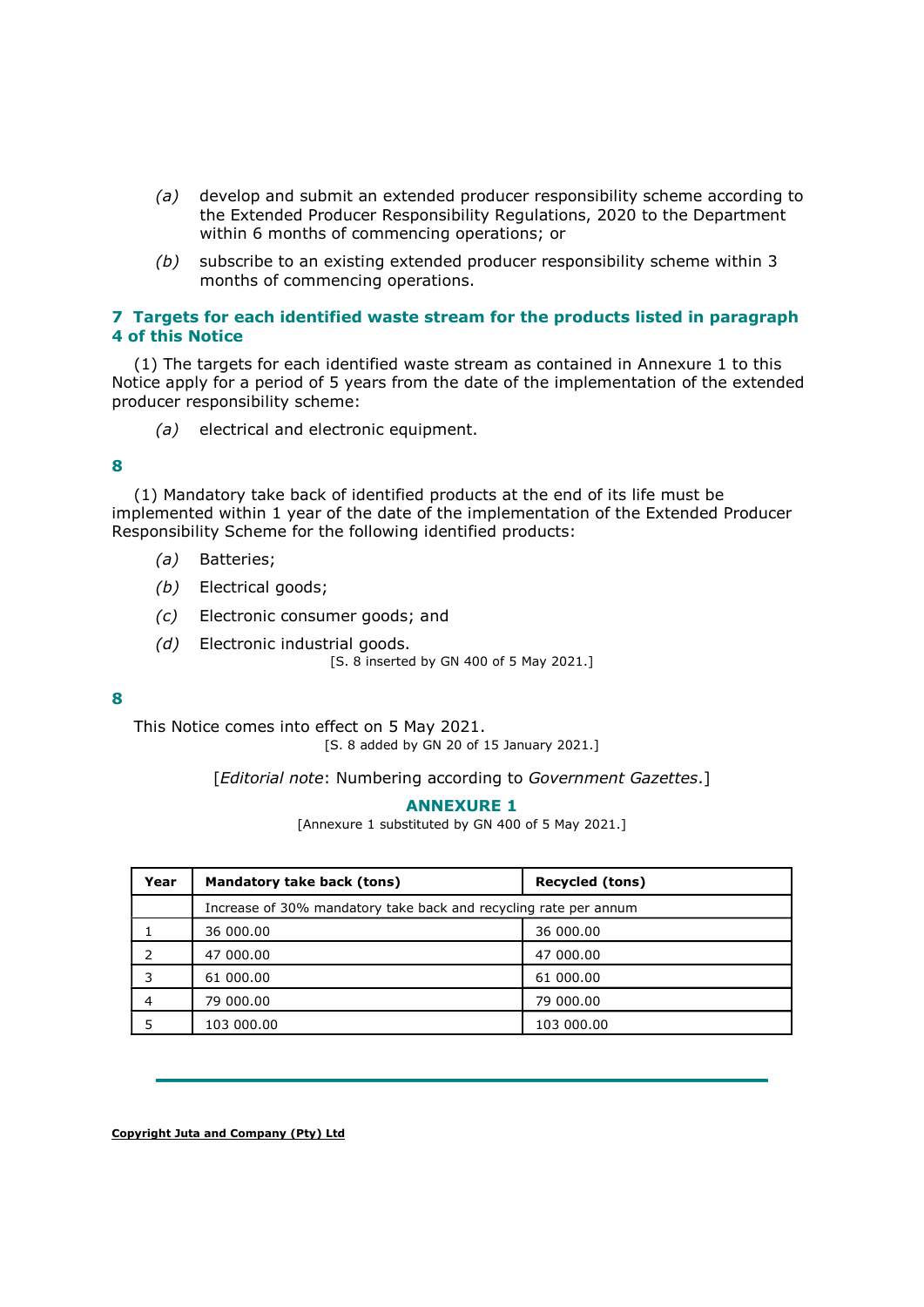## Extended Producer Responsibility Scheme for the Lighting Sector

Link to Regulation List

## Published under

GN 1186 in GG 43881 of 5 November 2020 [with effect from 5 May 2021]

#### as amended by

GN 20 in GG 44078 of 15 January 2021

GN 400 in GG 44539 of 5 May 2021

I, Barbara Dallas Creecy, Minister of Forestry, Fisheries and the Environment, hereby, under section 18(1) and (3) of the National Environmental Management: Waste Act, 2008 (Act 59 of 2008), require the producers of the identified products to implement specified extended producer responsibility measures, as set out in the Schedule hereto.

#### (Signed)

## BARBARA DALLAS CREECY Minister of Forestry, Fisheries and the Environment

#### **SCHEDULE**

## 1 Definitions

In this Notice any word or expression to which a meaning has been assigned in the Act and in the Extended Producer Responsibility Regulations 2020, bears that meaning, and unless the context indicates otherwise-

'brand owner' means a person, category of persons or company who makes and/or sells any product under a brand label;

'extended producer responsibility' means that a producer's responsibility for their product is extended to the post-consumer stage of a product's life cycle;

**'importer'** means a person or category of persons that brings finished goods or its individual components into the country from abroad;

**'lighting equipment'** means electrical or electronic equipment used for producing artificial light or illumination, and also includes any peripherals of the lighting bodies such as luminaires, switch components, ballasts, fixtures and modules;

'producer' means any person or category of persons or a brand owner who is engaged in the commercial manufacture, conversion, distribution, refurbishment or import of new and/or used lighting equipment as identified by the Minister by notice in the Government Gazette in terms of section 18(1) of the Act;

'producer responsibility organisation' means a not-for-profit organisation established by any person operating in any of the industrial sectors covered in this Notice to support the implementation of their extended producer responsibility scheme;

Copyright Juta and Company (Pty) Ltd 'refurbishment' means restoring old products to a working condition which must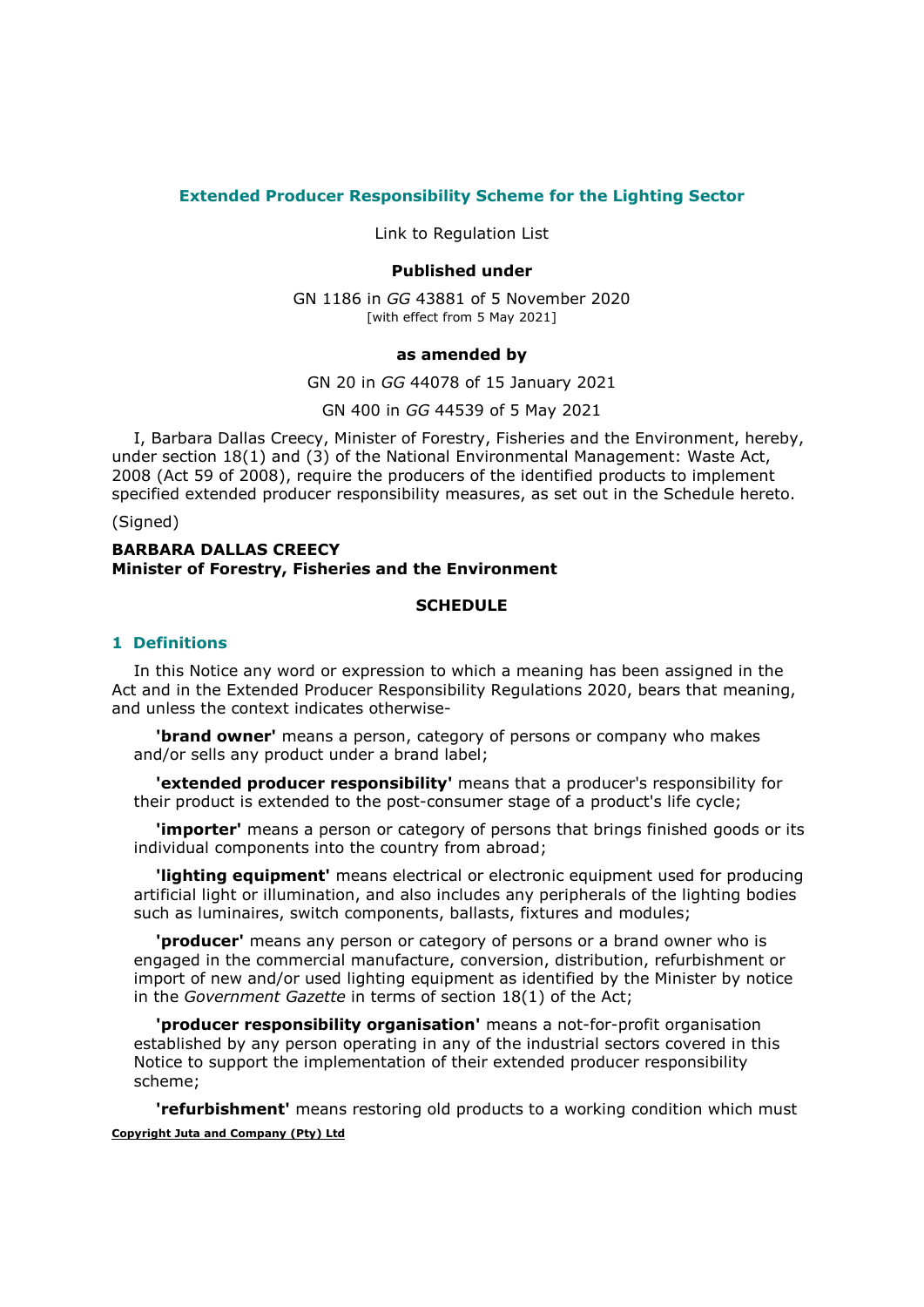be available for reuse and which restores its original function;

[Definition of 'refurbishment' inserted by GN 400 of 5 May 2021.]

'the Act' means the National Environmental Management: Waste Act, 2008 (Act 59 of 2008); and

**the Regulations'** means the Extended Producer Responsibility Regulations, 2020, made under section  $69(1)(b)$ , (g), (i), (l), (o), (dd) and (ee) of the Act.

# 2 Purpose of the Notice

(1) The purpose of this Notice is to require a producer or class of producers of the products listed in paragraph 4 of this Notice to set up procedures, processes and invest resources to implement the extended producer responsibility measures linked to-

- (a) collection of their products in the post-consumer stage;
- (b) reuse;
- (c) recycling;
- (d) recovery;
- (e) refurbishment; and
- (e) disposal of their products in the post-consumer stage.

(2) This Notice must be read in conjunction with the Extended Producer Responsibility Regulations, 2020, made under section  $69(1)(b)$ ,  $(g)$ ,  $(i)$ ,  $(l)$ ,  $(o)$ ,  $(dd)$  and  $(ee)$  of the Act.

# 3 Scope of the Notice

This Notice applies to the products as identified in paragraph 4 of this Notice and the resulting waste which arises from the use by a consumer or an end user of lighting equipment.

# 4 The identification of a product or class of products to which extended producer responsibility applies

(1) Extended producer responsibility applies to the following identified products or class of products:

- (a) Lighting products: Different types of Lighting equipment include, but are not limited to:
	- (i) Gas Discharge Lighting;
		- low pressure discharge Lighting: fluorescent (compact, linear and non-linear and nonfluorescent (low pressure sodium, low pressure mercury vapour);
		- high intensity discharge Lighting: high pressure sodium, low pressure sodium, metal halide, high pressure mercury vapour, xenon;
		- Lighting for special purposes;
	- (ii) All Light emitting diode (LED) lighting sources and types;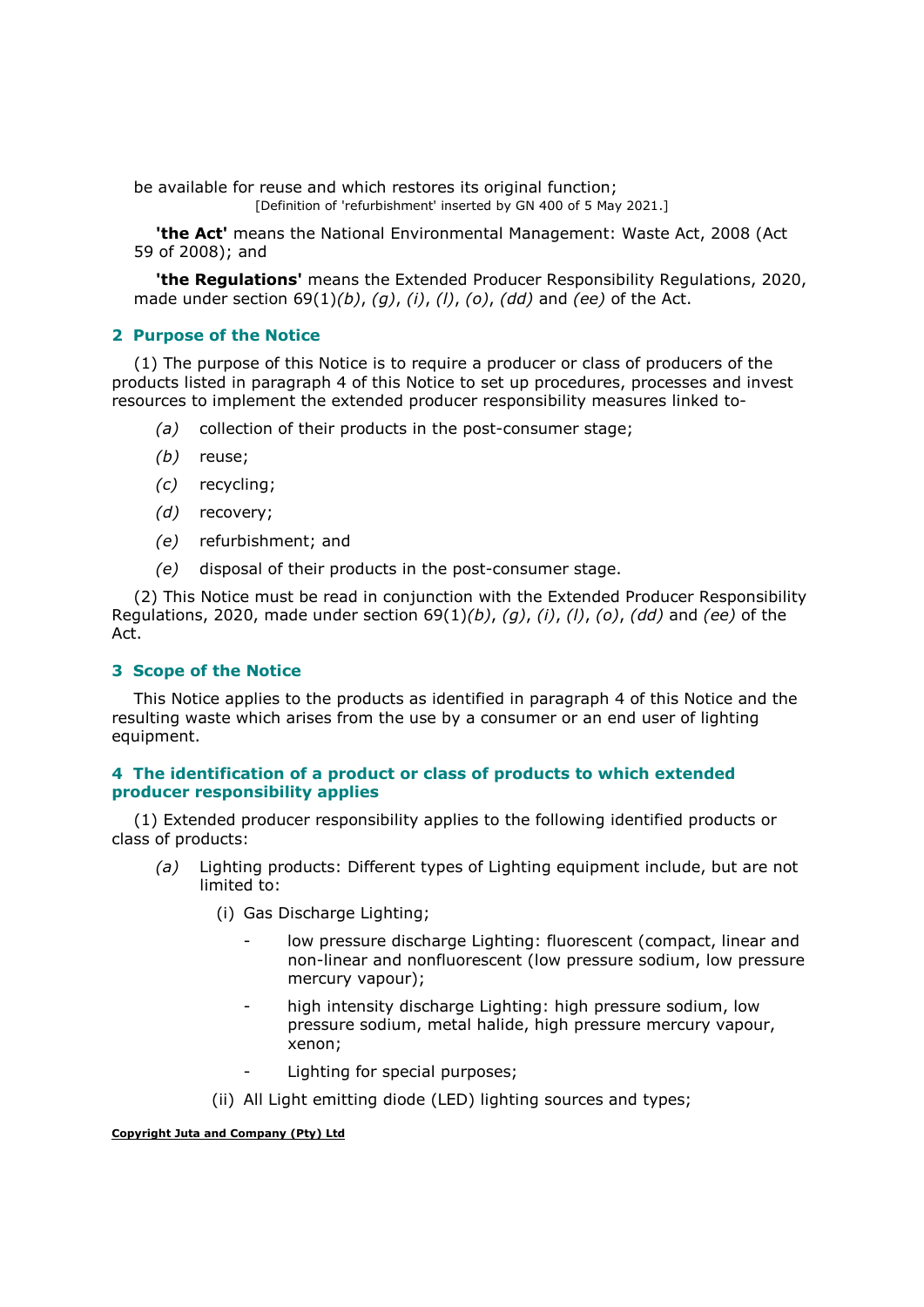- (iii) Signal/signage lighting as well as associated equipment;
- (iv) Luminaires and lighting equipment fixtures or modules or associated electrical components;
- (v) Laser, Pixel and ultraviolet irradiation (UVI) or ultraviolet germicidal irradiation (UVGI) lighting;
- (vi) Automotive lighting and luminaires;
- (vii) Incandescent (filament) light bulbs and Halogen; and
- (viii) Off grid solar powered lighting.

## 5 Identification of the person or category of persons responsible for developing and implementing an extended producer responsibility scheme

Producers of the items listed in paragraph 4 of this Notice are responsible for developing and implementing an extended producer responsibility scheme. [S. 5 substituted by GN 400 of 5 May 2021.]

## 6 Responsibilities of producers

(1) A producer, in operation at the time of the commencement of this Notice in the Gazette, of any of the products listed in paragraph 4 of this Notice, must on or before 5 November 2021 either-

- (a) develop and submit an extended producer responsibility scheme to the Minister; or
- $(b)$  establish a product responsibility organisation which must prepare and submit an extended producer responsibility scheme to the Minister. [Subs. (1) substituted by GN 20 of 15 January 2021.]

(2) A producer of any of the products listed in paragraph 4 of this Notice that commences operations after publication of this Notice in the Gazette must either-

- (a) develop and submit an extended producer responsibility scheme according to the Extended Producer Responsibility Regulations, 2020 to the Department within 6 months of commencing operations; or
- (b) subscribe to an existing extended producer responsibility scheme within 3 months of commencing operations.

## 7 Targets for each identified waste stream for the products listed in paragraph 4 of this Notice

The targets for each identified waste stream for the products as contained in Annexure 1 to this Notice apply for a period of 5 years from the date of the implementation of the extended producer responsibility scheme.

### 8 Mandatory take back of their identified products

(1) Mandatory take back of identified products at the end of its life must be implemented for all the products identified in Annexure 1 within 1 year of the date of the implementation of the Extended Producer Responsibility Scheme. [S. 8 inserted by GN 400 of 5 May 2021.]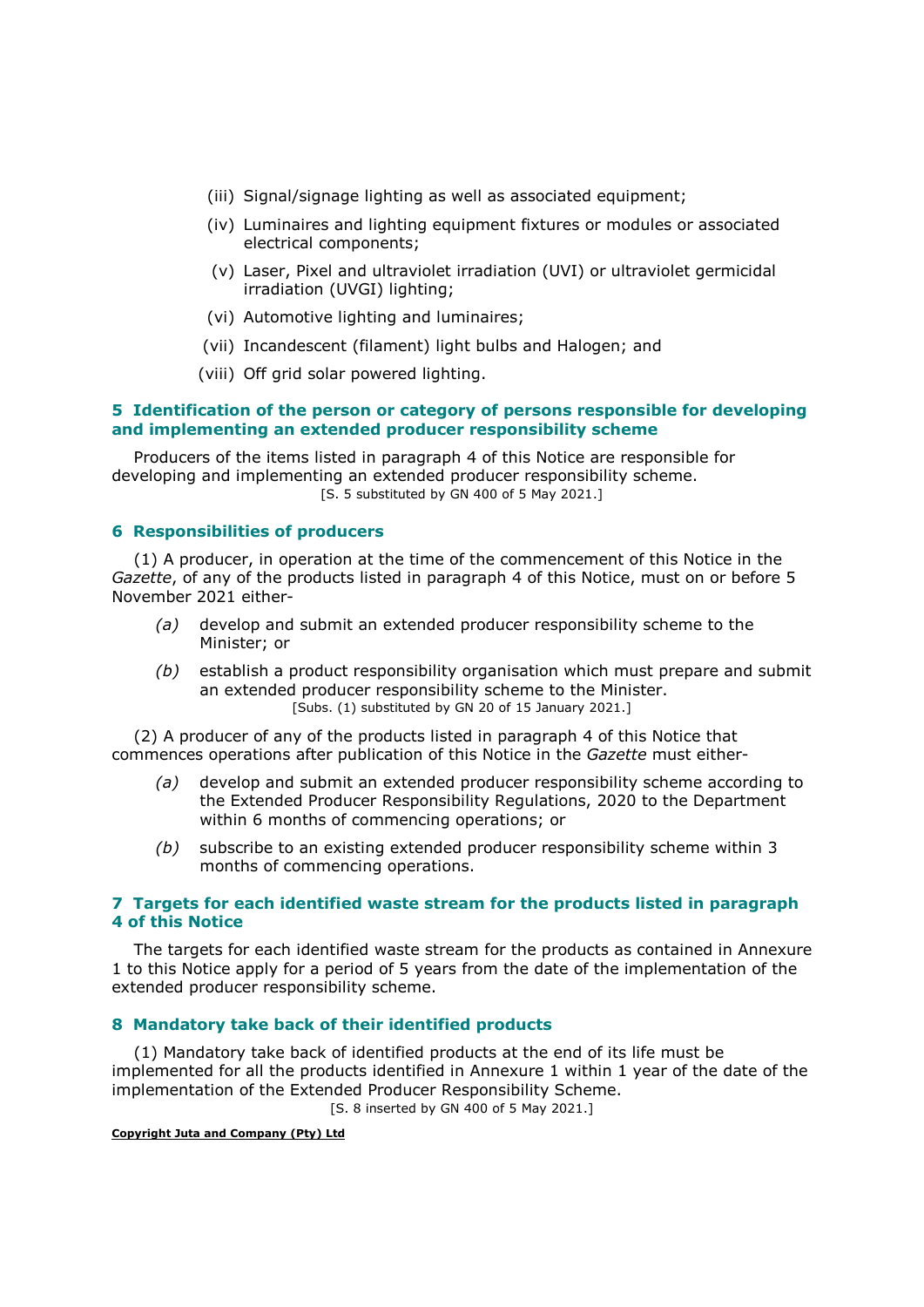This Notice comes into effect on 5 May 2021. [S. 8 added by GN 20 of 15 January 2021.]

[Editorial note: Numbering according to Government Gazettes.]

# ANNEXURE 1

[Annexure 1 substituted by GN 400 of 5 May 2021.]

| <b>Product</b>                                   | <b>Targets</b>          |                                              |                                   |                                                          |                          |                                    |                                     |                                    |                                               |                                      |                |                                     |                                   |                                    |                          |
|--------------------------------------------------|-------------------------|----------------------------------------------|-----------------------------------|----------------------------------------------------------|--------------------------|------------------------------------|-------------------------------------|------------------------------------|-----------------------------------------------|--------------------------------------|----------------|-------------------------------------|-----------------------------------|------------------------------------|--------------------------|
|                                                  |                         | <b>Mandatory take</b>                        | back                              |                                                          |                          |                                    |                                     | <b>Recoverv</b>                    |                                               |                                      |                | <b>Recyclability</b>                |                                   |                                    |                          |
|                                                  | Y                       | Y                                            | Y                                 | Y                                                        | Y                        | Y                                  | Υ                                   | Υ                                  | Y                                             | Υ                                    | Y              | Y                                   | Y                                 | Y                                  | Y                        |
|                                                  | 1                       | $\overline{2}$                               | 3                                 | 4                                                        | 5                        | 1                                  | $\overline{2}$                      | 3                                  | 4                                             | 5                                    | 1              | $\overline{2}$                      | 3                                 | 4                                  | 5                        |
| (i) Gas Discharge Lamps                          | 1                       | $\mathbf{1}$                                 | $\mathbf{1}$                      | $\overline{\mathbf{2}}$                                  | 3                        | 9                                  | 9                                   | 9                                  | 9                                             | 9                                    | 9              | 9                                   | 9                                 | 9                                  | 9                        |
|                                                  | $\overline{2}$          | 6                                            | 9                                 | 3                                                        | 1                        | 0                                  | 5                                   | 6                                  | $\overline{\mathbf{z}}$                       | 8                                    | 3              | 3                                   | 3                                 | 3                                  | 3                        |
|                                                  | $\frac{0}{0}$           | $\mathbf{v}_0$                               | $\mathbf{Q}$                      | $\mathbf{a}$                                             | %                        | $\alpha$                           | $\alpha$                            | $\frac{9}{6}$                      | $\mathcal{O}/\mathcal{O}$                     | $\frac{0}{0}$                        | %              | $\alpha$                            | $\frac{9}{6}$                     | %                                  | $\mathbf{Q}$             |
| Low pressure discharge lighting -<br>Fluorescent | 1<br>5<br>$\frac{0}{0}$ | $\overline{\mathbf{2}}$<br>$\mathbf 0$<br>ο/ | $\mathbf 2$<br>5<br>%             | З<br>$\mathbf 0$<br>$\mathbf{O}/\mathbf{C}$              | 4<br>0<br>%              | 9<br>$\mathbf 0$<br>$\frac{9}{9}$  | 9<br>5<br>$\frac{9}{6}$             | 9<br>6<br>%                        | 9<br>$\overline{\mathbf{z}}$<br>$\frac{9}{4}$ | 9<br>8<br>$\mathcal{O}_{\mathbf{Q}}$ | 9<br>5<br>%    | 9<br>5<br>$\alpha$                  | 9<br>5<br>$\mathbf{v}_0$          | 9<br>5<br>$\mathbf{Q}_0$           | 9<br>5<br>$\mathbf{Q}_0$ |
| HID                                              | 1                       | $\overline{\mathbf{2}}$                      | $\overline{\mathbf{2}}$           | 3                                                        | 4                        | 9                                  | 9                                   | 9                                  | 9                                             | 9                                    | 9              | 9                                   | 9                                 | 9                                  | 9                        |
|                                                  | 5                       | O                                            | 5                                 | $\mathbf 0$                                              | 0                        | O                                  | 5                                   | 6                                  | $\overline{\mathbf{z}}$                       | 8                                    | 5              | 5                                   | 5                                 | 5                                  | 5                        |
|                                                  | $\frac{0}{0}$           | $\mathbf{Q}_0$                               | %                                 | %                                                        | %                        | %                                  | %                                   | %                                  | $\mathbf{v}_0$                                | $\alpha$                             | %              | $\mathbf{v}_0$                      | $\mathbf{v}_0$                    | %                                  | $\mathbf{p}$             |
| Lighting for special purposes                    | 5<br>$\frac{1}{2}$      | 8<br>o/                                      | 8<br>%                            | 1<br>$\mathbf 0$<br>$\mathbf{v}_0$                       | 1<br>$\overline{2}$<br>% | 9<br>$\mathbf{o}$<br>$\frac{9}{6}$ | 9<br>5<br>$\mathbf{p}_{\mathbf{q}}$ | 9<br>6<br>$\mathbf{v}_0$           | 9<br>7<br>$\mathbf{O}/\mathbf{G}$             | 9<br>8<br>$\frac{0}{0}$              | 9<br>0<br>%    | 9<br>0<br>$\mathcal{O}/\mathcal{O}$ | 9<br>0<br>$\frac{1}{2}$           | 9<br>$\mathbf 0$<br>$\mathbf{v}_0$ | 9<br>0<br>$\frac{9}{6}$  |
| (ii) Retrofit LED                                | 1                       | $\overline{\mathbf{2}}$                      | $\overline{\mathbf{2}}$           | $\mathbf 2$                                              | 2                        | 7                                  | 8                                   | 8                                  | 8                                             | 8                                    | 6              | 7                                   | 7                                 | 7                                  | 7                        |
|                                                  | 5                       | 0                                            | 5                                 | 5                                                        | 5                        | 8                                  | 3                                   | 3                                  | 3                                             | 8                                    | 0              | 0                                   | 5                                 | 5                                  | 5                        |
|                                                  | $\frac{0}{0}$           | $\mathbf{o}/\mathbf{d}$                      | $\mathbf{Q}_0$                    | $\mathbf{O}/\mathbf{C}$                                  | $\frac{1}{2}$            | $\frac{0}{0}$                      | %                                   | $\frac{9}{6}$                      | $\mathcal{O}/\mathcal{O}$                     | $\frac{0}{0}$                        | %              | $\alpha$                            | $\frac{1}{2}$                     | $\frac{9}{6}$                      | $\mathbf{O}/\mathbf{C}$  |
| <b>LED linear tubes</b>                          | 1                       | 2                                            | $\overline{\mathbf{2}}$           | $\overline{\mathbf{2}}$                                  | 2                        | $\overline{\mathbf{z}}$            | 8                                   | 8                                  | 8                                             | 8                                    | 6              | 7                                   | 7                                 | 7                                  | 7                        |
|                                                  | 5                       | 0                                            | 5                                 | 5                                                        | 5                        | 5                                  | 0                                   | $\mathbf{0}$                       | $\mathbf{0}$                                  | 5                                    | O              | 0                                   | 5                                 | 5                                  | 5                        |
|                                                  | $\mathbf{0}/\mathbf{0}$ | %                                            | %                                 | $\mathbf{v}_0$                                           | %                        | $\mathcal{O}_0$                    | $\frac{9}{6}$                       | $\mathbf{v}_0$                     | $\mathcal{O}_{\mathcal{O}}$                   | $\frac{0}{0}$                        | %              | $\alpha$                            | $\alpha$                          | %                                  | $\mathbf{O}/\mathbf{C}$  |
| LED Bulbous shape                                | 1                       | 2                                            | 2                                 | 2                                                        | 2                        | 8                                  | 8                                   | 8                                  | 8                                             | 9                                    | 6              | 7                                   | $\overline{\mathbf{z}}$           | $\overline{\phantom{a}}$           | 7                        |
|                                                  | 5                       | $\mathbf{0}$                                 | 5                                 | 5                                                        | 5                        | 0                                  | 5                                   | 5                                  | 5                                             | $\mathbf{o}$                         | 0              | 0                                   | 5                                 | 5                                  | 5                        |
|                                                  | O <sub>0</sub>          | $\mathbf{v}_0$                               | $\frac{9}{6}$                     | $\mathbf{Q}_0$                                           | $\frac{1}{2}$            | $\frac{9}{9}$                      | %                                   | $\alpha$                           | $\mathbf{O}/\mathbf{G}$                       | $\mathbf{O}/\mathbf{O}$              | $\mathbf{O}_0$ | $\mathbf{O}/\mathbf{G}$             | $\frac{9}{6}$                     | $\mathbf{v}_0$                     | $\mathbf{v}_0$           |
| (iii) New LED sources                            | 5.<br>$\frac{0}{0}$     | $\mathbf{1}$<br>O<br>ο/                      | 1<br>5<br>$\mathbf{v}_0$          | $\mathbf 2$<br>$\mathbf{0}$<br>$\mathbf{Q}_0$            | 2<br>0<br>%              | 8<br>0<br>$\alpha$                 | 8<br>5<br>$\alpha$                  | 9<br>$\mathbf{0}$<br>$\frac{9}{6}$ | 9<br>$\mathbf{0}$<br>$\mathbf{O}/\mathbf{G}$  | 9<br>$\mathbf{0}$<br>$\alpha$        | 7<br>O<br>%    | 7<br>5<br>$\mathbf{O}/\mathbf{G}$   | 8<br>5<br>$\frac{0}{0}$           | 8<br>5<br>O/d                      | 8<br>5<br>$\mathbf{Q}_0$ |
| LED Lighting and luminaires                      | 5<br>O <sub>0</sub>     | $\mathbf{1}$<br>0<br>$\mathbf{Q}/\mathbf{Q}$ | $\mathbf{1}$<br>5<br>$\mathbf{Q}$ | $\overline{\mathbf{2}}$<br>$\mathbf 0$<br>$\mathbf{Q}_0$ | 2<br>0<br>%              | 8<br>0<br>%                        | 8<br>5<br>%                         | 9<br>$\mathbf{0}$<br>%             | 9<br>$\mathbf{0}$<br>$\frac{9}{4}$            | 9<br>O<br>$\frac{0}{0}$              | 7<br>0<br>%    | 7<br>5<br>$\mathbf{O}/\mathbf{G}$   | 8<br>5<br>$\mathbf{O}/\mathbf{G}$ | 8<br>5<br>ο/ <sub>σ</sub>          | 8<br>5<br>$\frac{9}{6}$  |
| (iv) Other Light Emitting                        | 1                       | 1                                            | $\mathbf 2$                       | $\mathbf 2$                                              | 3                        | 7                                  | 7                                   | 7                                  | 7                                             | 7                                    | 6              | 6                                   | 6                                 | 6                                  | 6                        |
| <b>Devices</b>                                   | O                       | 5                                            | $\mathbf{0}$                      | 5                                                        | O                        | 3                                  | 3                                   | 3                                  | 3                                             | 3                                    | $\overline{2}$ | $\overline{\mathbf{2}}$             | 5                                 | 7                                  | 7                        |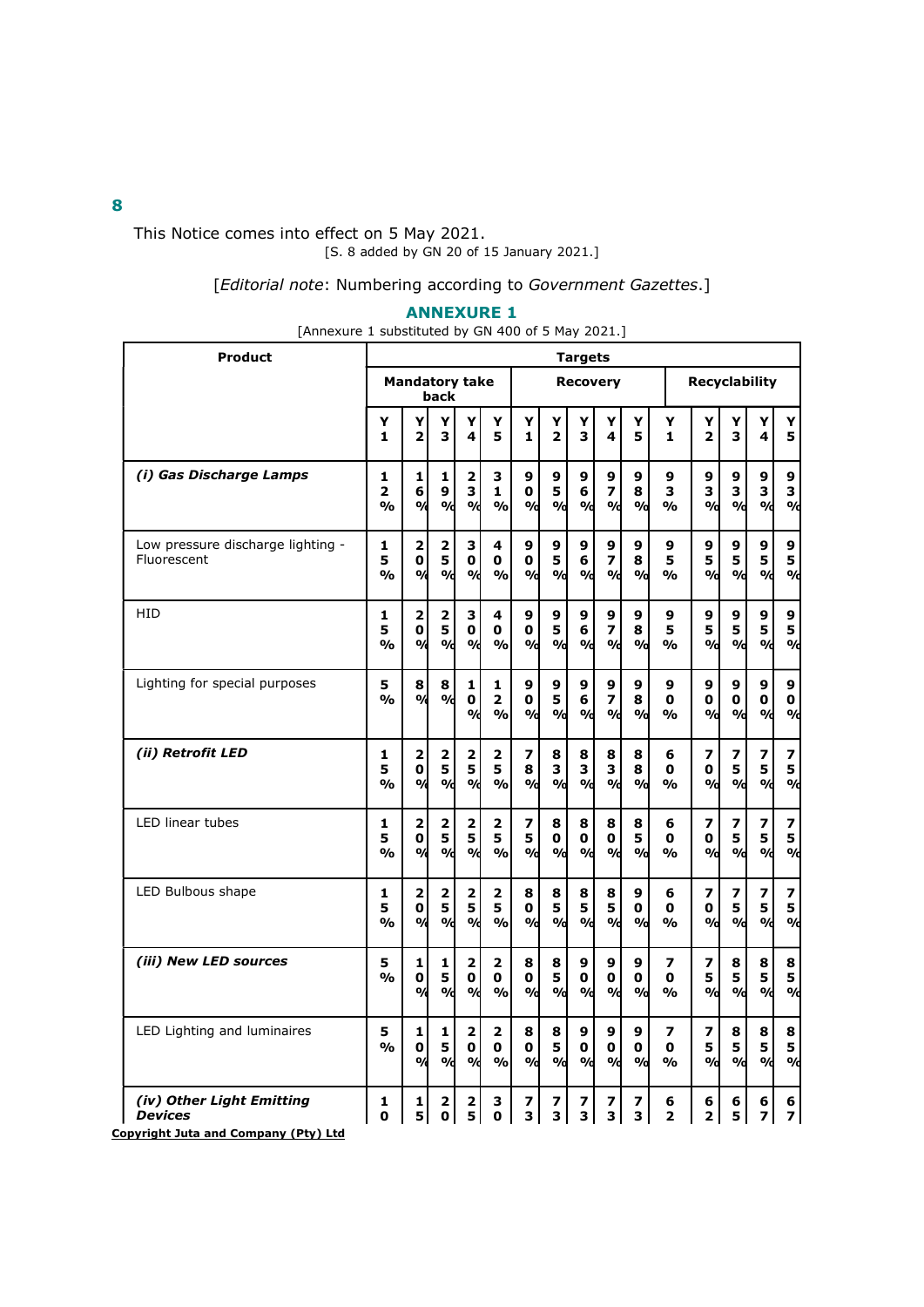|                                                       | $\mathsf{o}\mathsf{v}_\mathsf{o}$           | %                                        | ℀                                                                 | ℁                                                                  | $\frac{1}{2}$                     | %                                           | ℀                                                       | %                                             | ℀                                   | %                                 | %                       | %                                           | $\alpha$                                    | %                                   | %                                   |
|-------------------------------------------------------|---------------------------------------------|------------------------------------------|-------------------------------------------------------------------|--------------------------------------------------------------------|-----------------------------------|---------------------------------------------|---------------------------------------------------------|-----------------------------------------------|-------------------------------------|-----------------------------------|-------------------------|---------------------------------------------|---------------------------------------------|-------------------------------------|-------------------------------------|
| Vehicle/Automotive Lighting                           | 1<br>0<br>$\mathsf{o}\mathsf{v}_\mathsf{o}$ | 1<br>5<br>ο/                             | $\overline{2}$<br>$\mathbf 0$<br>$\frac{9}{6}$                    | $\mathbf 2$<br>5<br>$\frac{1}{2}$                                  | з<br>0<br>$\frac{9}{0}$           | 8<br>0<br>%                                 | 8<br>$\mathbf 0$<br>$\mathbf{O}/\mathbf{d}$             | 8<br>$\mathbf 0$<br>$\mathbf{O}/\mathbf{d}$   | 8<br>$\mathbf 0$<br>%               | 8<br>0<br>$\frac{0}{0}$           | 5<br>0<br>%             | 5<br>0<br>$\frac{0}{0}$                     | 6<br>0<br>$\mathbf{O}/\mathbf{O}$           | 6<br>5<br>%                         | 6<br>5<br>$\frac{0}{6}$             |
| Lighting from other electronic<br>equipment           | 1<br>0<br>%                                 | $\mathbf{1}$<br>5<br>$\mathbf{o}_{\ell}$ | $\overline{\mathbf{2}}$<br>$\mathbf 0$<br>$\mathbf{O}/\mathbf{C}$ | $\mathbf 2$<br>5<br>$\mathbf{Q}_0$                                 | з<br>0<br>$\mathbf{O}/\mathbf{o}$ | 9<br>$\mathbf 0$<br>$\mathbf{O}/\mathbf{O}$ | 9<br>0<br>$\mathbf{O}/\mathbf{G}$                       | 9<br>$\mathbf 0$<br>$\mathbf{O}/\mathbf{d}$   | 9<br>$\mathbf 0$<br>ο/              | 9<br>0<br>$\frac{0}{0}$           | 8<br>5<br>$\frac{0}{0}$ | 8<br>5<br>$\mathbf{O}/\mathbf{O}$           | 8<br>5<br>$\alpha$                          | 8<br>5<br>ο/ <sub>σ</sub>           | 8<br>5<br>$\frac{1}{2}$             |
| Others                                                | 1<br>0<br>%                                 | 1<br>5<br>ο/                             | $\overline{\mathbf{2}}$<br>$\mathbf 0$<br>%                       | $\mathbf 2$<br>5<br>$\frac{1}{2}$                                  | з<br>0<br>$\frac{9}{0}$           | 5<br>$\mathbf 0$<br>%                       | 5<br>$\mathbf 0$<br>$\mathcal{O}/\mathcal{O}$           | 5<br>$\mathbf 0$<br>$\mathbf{O}/\mathbf{d}$   | 5<br>$\mathbf 0$<br>%               | 5<br>$\mathbf 0$<br>$\frac{9}{0}$ | 5<br>0<br>$\frac{0}{0}$ | 5<br>0<br>$\alpha$                          | 5<br>$\mathbf 0$<br>$\alpha$                | 5<br>$\mathbf 0$<br>ο/ <sub>σ</sub> | 5<br>$\mathbf 0$<br>$\frac{0}{6}$   |
| (v) Luminaires and Lighting<br><b>Equipment</b>       | 5<br>%                                      | $\mathbf{1}$<br>0<br>$\mathbf{o}_k$      | 1<br>5<br>$\mathcal{O}/\mathcal{O}$                               | $\overline{\mathbf{2}}$<br>0<br>$\mathbf{O}/c$                     | з<br>0<br>%                       | 9<br>$\mathbf 0$<br>$\mathbf{O}/\mathbf{O}$ | 9<br>$\overline{\mathbf{2}}$<br>$\mathbf{O}/\mathbf{d}$ | 9<br>4<br>$\mathbf{O}/\mathbf{d}$             | 9<br>6<br>$\frac{9}{4}$             | 9<br>6<br>$\frac{9}{0}$           | 9<br>5<br>$\frac{0}{0}$ | 9<br>5<br>$\alpha$                          | 9<br>5<br>$\alpha$                          | 9<br>5<br>$\mathbf{O}/\mathbf{C}$   | 9<br>5<br>$\frac{1}{2}$             |
| Fixtures/Modules/Associated<br>electrical components  | 5<br>$\frac{0}{0}$                          | 1<br>0<br>$\mathbf{v}_0$                 | 1<br>5<br>$\frac{9}{6}$                                           | $\overline{\mathbf{2}}$<br>0<br>$\frac{1}{2}$                      | з<br>$\mathbf 0$<br>$\frac{9}{0}$ | 9<br>$\mathbf 0$<br>%                       | 9<br>$\overline{\mathbf{2}}$<br>%                       | 9<br>4<br>$\mathcal{O}/\mathcal{O}$           | 9<br>6<br>%                         | 9<br>6<br>$\frac{0}{0}$           | 9<br>5<br>%             | 9<br>5<br>$\alpha$                          | 9<br>5<br>$\alpha$                          | 9<br>5<br>%                         | 9<br>5<br>$\frac{1}{2}$             |
| (vi) Laser, Pixel and UGVC<br>lighting                | 2<br>$\frac{0}{0}$                          | $\mathbf 2$<br>$\mathbf{o}_k$            | 2<br>$\mathbf{v}_0$                                               | $\mathbf 2$<br>$\mathbf{Q}_0$                                      | 2<br>$\frac{0}{0}$                | 7<br>0<br>$\mathbf{O}/\mathbf{O}$           | 7<br>0<br>$\mathbf{O}/\mathbf{d}$                       | 7<br>$\mathbf 0$<br>$\mathbf{v}_0$            | 7<br>0<br>$\mathcal{O}/\mathcal{O}$ | 7<br>0<br>$\frac{9}{0}$           | 7<br>0<br>$\frac{0}{0}$ | $\overline{\mathbf{z}}$<br>0<br>$\alpha$    | 7<br>0<br>$\alpha$                          | 7<br>$\bf{0}$<br>$\alpha$           | 7<br>$\pmb{0}$<br>$\frac{0}{6}$     |
| Laser, Pixel and UGVC lighting                        | 2<br>%                                      | $\overline{\mathbf{2}}$<br>$\mathbf{o}/$ | 2<br>$\mathbf{O}/c$                                               | 2<br>$\frac{1}{2}$                                                 | 2<br>$\frac{0}{0}$                | 7<br>$\mathbf 0$<br>$\alpha$                | 7<br>$\mathbf 0$<br>$\mathbf{O}/\mathbf{d}$             | 7<br>0<br>$\mathbf{O}/\mathbf{d}$             | 7<br>0<br>$\frac{0}{d}$             | 7<br>0<br>$\frac{9}{0}$           | 7<br>0<br>%             | 7<br>$\mathbf 0$<br>$\mathbf{O}/\mathbf{O}$ | 7<br>$\mathbf 0$<br>$\mathbf{O}/\mathbf{O}$ | 7<br>$\mathbf 0$<br>%               | 7<br>$\pmb{0}$<br>$\frac{0}{6}$     |
| (vii) Off grid solar powered<br>lighting              | 5<br>$\frac{0}{0}$                          | 1<br>0<br>ο/                             | 1<br>5<br>$\frac{9}{6}$                                           | 1<br>7<br>$\frac{1}{2}$                                            | 1<br>9<br>$\frac{0}{0}$           | 7<br>7<br>$\alpha$                          | 7<br>8<br>$\mathbf{O}/\mathbf{d}$                       | 8<br>0<br>$\mathbf{O}/\mathbf{d}$             | 8<br>0<br>$\alpha$                  | 8<br>0<br>$\frac{0}{0}$           | 8<br>0<br>$\frac{0}{0}$ | 8<br>2<br>$\alpha$                          | 8<br>5<br>$\mathbf{O}/\mathbf{O}$           | 8<br>7<br>%                         | 8<br>7<br>$\frac{1}{2}$             |
| Off grid solar lighting                               | 5<br>$\mathbf{0}/\mathbf{0}$                | 1<br>0<br>%                              | 1<br>5<br>$\frac{0}{6}$                                           | $\overline{\mathbf{2}}$<br>$\mathbf 0$<br>$\frac{9}{6}$            | 2<br>0<br>$\mathbf{O}/\mathbf{o}$ | 8<br>$\mathbf 0$<br>$\frac{0}{0}$           | 8<br>5<br>$\mathbf{O}/\mathbf{d}$                       | 9<br>$\pmb{0}$<br>$\mathcal{O}/\mathcal{O}$   | 9<br>$\mathbf 0$<br>%               | 9<br>$\mathbf 0$<br>$\frac{0}{0}$ | 7<br>0<br>$\frac{0}{0}$ | 7<br>5<br>$\frac{1}{2}$                     | 8<br>5<br>$\alpha$                          | 8<br>5<br>%                         | 8<br>5<br>$\frac{0}{6}$             |
| Lighting solar panels                                 | 5<br>%                                      | 1<br>0<br>%                              | 1<br>5<br>$\mathcal{O}/\mathcal{O}$                               | 1<br>5<br>$\mathbf{O}/\mathbf{C}$                                  | 1<br>8<br>$\frac{1}{2}$           | 7<br>0<br>$\frac{9}{9}$                     | 7<br>0<br>$\mathbf{O}/\mathbf{G}$                       | 7<br>0<br>$\mathbf{O}/\mathbf{G}$             | 7<br>0<br>$\frac{1}{2}$             | 7<br>O<br>$\frac{9}{9}$           | 9<br>O<br>$\frac{0}{0}$ | 9<br>O<br>$\frac{9}{9}$                     | 9<br>O<br>$\mathbf{O}/\mathbf{q}$           | 9<br>0<br>$\mathbf{O}/c$            | 9<br>O<br>$\mathcal{O}/\mathcal{O}$ |
| Solar lighting energy storage                         | 5<br>%                                      | 1<br>0<br>%                              | $\mathbf{1}$<br>5 <sup>1</sup><br>$\frac{1}{2}$                   | $\mathbf{1}$<br>5<br>$\frac{1}{2}$                                 | 1<br>8<br>$\frac{0}{0}$           | 8<br>0<br>$\alpha$                          | 8<br>0<br>$\mathbf{O}/\mathbf{d}$                       | 8<br>0<br>$\mathbf{v}_0$                      | 8<br>0<br>$\frac{9}{4}$             | 8<br>$\mathbf 0$<br>$\frac{9}{6}$ | 8<br>0<br>%             | 8<br>$\mathbf 0$<br>$\mathbf{O}/\mathbf{O}$ | 8<br>$\mathbf 0$<br>$\mathbf{O}/\mathbf{O}$ | 8<br>5<br>$\alpha$                  | 8<br>5<br>O/d                       |
| (viii) Incandescent and<br><b>Halogen light bulbs</b> | 5<br>0<br>%                                 | 6<br>0<br>$\mathbf{Q}$                   | 6<br>5 <sup>1</sup><br>%                                          | 7<br>$\mathbf 0$<br>$\mathbf{O}/c$                                 | 7<br>0<br>$\mathbf{O}/\mathbf{o}$ | 9<br>5<br>$\frac{9}{6}$                     | 9<br>5<br>$\frac{9}{6}$                                 | 9<br>$\overline{\mathbf{5}}$<br>$\frac{9}{6}$ | 9<br>5<br>$\mathcal{O}/\mathcal{O}$ | 9<br>5<br>$\frac{1}{2}$           | 9<br>5<br>%             | 9<br>5<br>$\frac{1}{2}$                     | 9<br>5<br>$\alpha$                          | 9<br>5<br>$\mathbf{O}/\mathbf{C}$   | 9<br>5<br>O/d                       |
| Halogen lamps                                         | 5<br>0<br>$\mathsf{o}\!/\mathsf{o}$         | 6<br>0<br>$\mathbf{v}_0$                 | 6<br>5 <sup>1</sup><br>$\mathbf{O}/\mathbf{C}$                    | $\overline{\phantom{a}}$<br>$\mathbf 0$<br>$\mathbf{O}/\mathbf{C}$ | 7<br>0<br>$\frac{1}{2}$           | 9<br>5<br>$\frac{9}{6}$                     | 9<br>5<br>$\frac{9}{6}$                                 | 9<br>5<br>$\frac{9}{6}$                       | 9<br>5<br>$\mathbf{p}_{\mathbf{q}}$ | 9<br>5<br>$\frac{9}{9}$           | 9<br>5<br>$\frac{1}{2}$ | 9<br>5<br>$\frac{9}{9}$                     | 9<br>5<br>$\alpha$                          | 9<br>5<br>$\mathbf{O}/\mathbf{C}$   | 9<br>$\frac{5}{\%}$                 |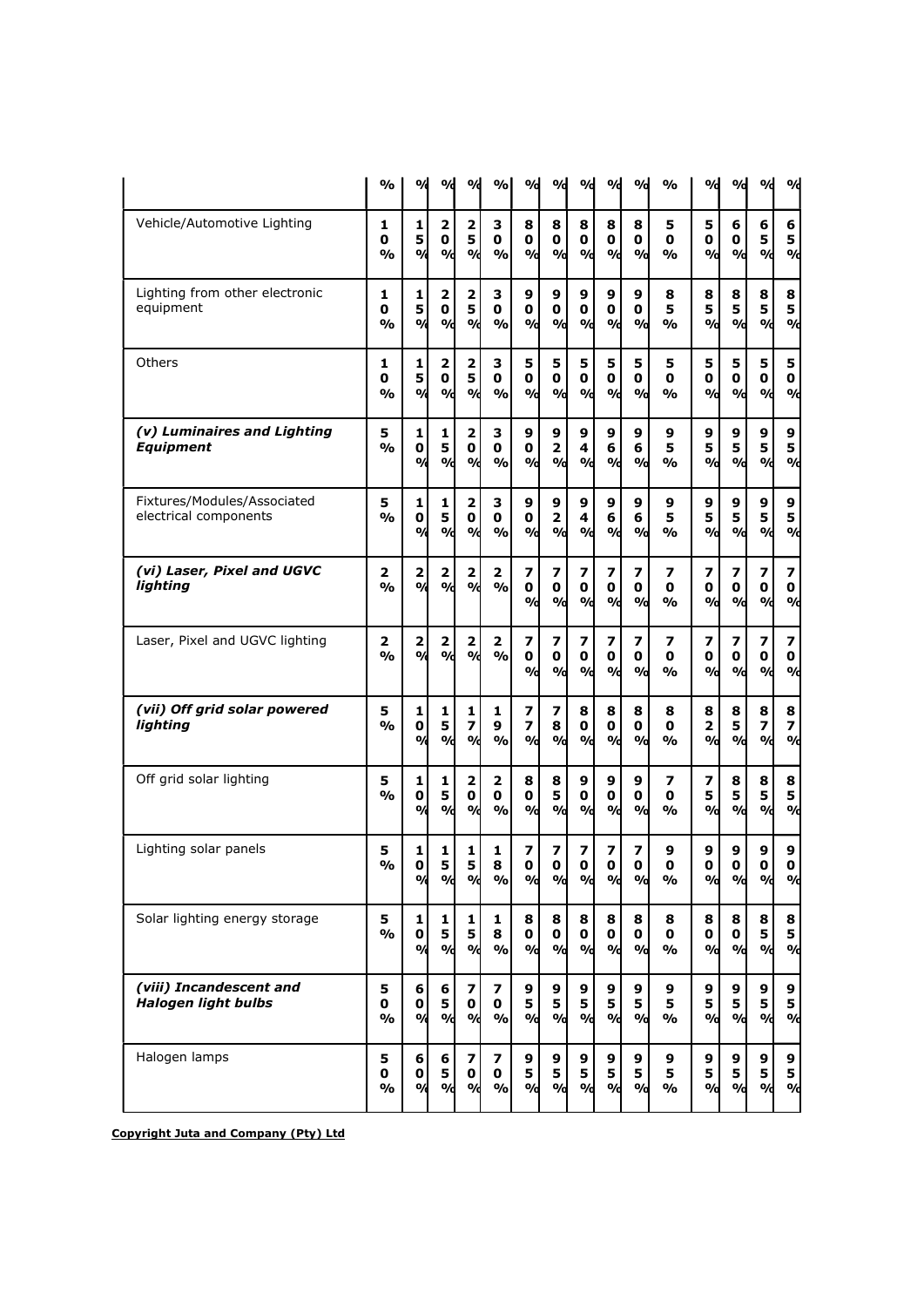| Incandescent filament lamps | 5<br>0<br>$\frac{0}{0}$                                                                              | 6<br>0<br>$\mathbf{o}/$ | 6<br>5<br>$\mathbf{O}/\mathbf{C}$ | $\mathbf{o}_k$ | $\mathbf{o}$<br>$\frac{0}{0}$ | 9<br>5<br>$\mathbf{v}_0$ | 9<br>5<br>$\alpha$ | 9<br>5 <sup>1</sup><br>$\frac{9}{6}$ | 9<br>5 <sup>1</sup><br>$\mathbf{p}_{\alpha}$ | 9<br>5 <br>$\mathbf{v}_0$ | 9<br>5<br>O/2 | 9<br>5<br>$\frac{9}{9}$ | 9<br>5<br>$\frac{0}{d}$ | 9<br>5<br>$\mathbf{O}/\mathbf{C}$ | 9<br>5<br>$\mathbf{o}_k$ |
|-----------------------------|------------------------------------------------------------------------------------------------------|-------------------------|-----------------------------------|----------------|-------------------------------|--------------------------|--------------------|--------------------------------------|----------------------------------------------|---------------------------|---------------|-------------------------|-------------------------|-----------------------------------|--------------------------|
| <b>Collection</b>           | The collection of waste lighting lamps as a percentage against<br>the import of new lighting lamps;  |                         |                                   |                |                               |                          |                    |                                      |                                              |                           |               |                         |                         |                                   |                          |
|                             | N.B. in a growing economy 100% is not possible as this would<br>mean 0 % growth of the market        |                         |                                   |                |                               |                          |                    |                                      |                                              |                           |               |                         |                         |                                   |                          |
| <b>Recovery</b>             | The ability to separate the various fractions from the product<br>and liberate for further recycling |                         |                                   |                |                               |                          |                    |                                      |                                              |                           |               |                         |                         |                                   |                          |
| <b>Recyclability</b>        | The ability to change recovered fractions into new raw material<br>or new products                   |                         |                                   |                |                               |                          |                    |                                      |                                              |                           |               |                         |                         |                                   |                          |

## Extended Producer Responsibility Scheme for Paper, Packaging and Some Single Use Products

Link to Regulation List

#### Published under

GN 1187 in GG 43882 of 5 November 2020 [with effect from 5 May 2021]

#### as amended by

GN 20 in GG 44078 of 15 January 2021

GN 400 in GG 44539 of 5 May 2021

I, Barbara Dallas Creecy, Minister of Forestry, Fisheries and the Environment, hereby, in terms of sections  $18(1)(a)$  and (3) of the National Environmental Management: Waste Act, 2008 (Act 59 of 2008), require the producers of the identified products to implement the specified extended producer responsibility measures as set out in the Schedule hereto.

(Signed)

## BARBARA DALLAS CREECY Minister of Forestry, Fisheries and the Environment

## **NOTICE**

### 1 Definitions

In this Notice any word or expression to which a meaning has been assigned in the Act and in the Extended Producer Responsibility Regulations, 2020, bears that meaning, and unless the context indicates otherwise-

'biodegradable products' mean products that degrade by biological activity, resulting in a specific change in the chemical structure of the material. Degradation can occur under aerobic or anaerobic conditions. The end products are gas (carbon dioxide or methane), water, biomass and mineral components;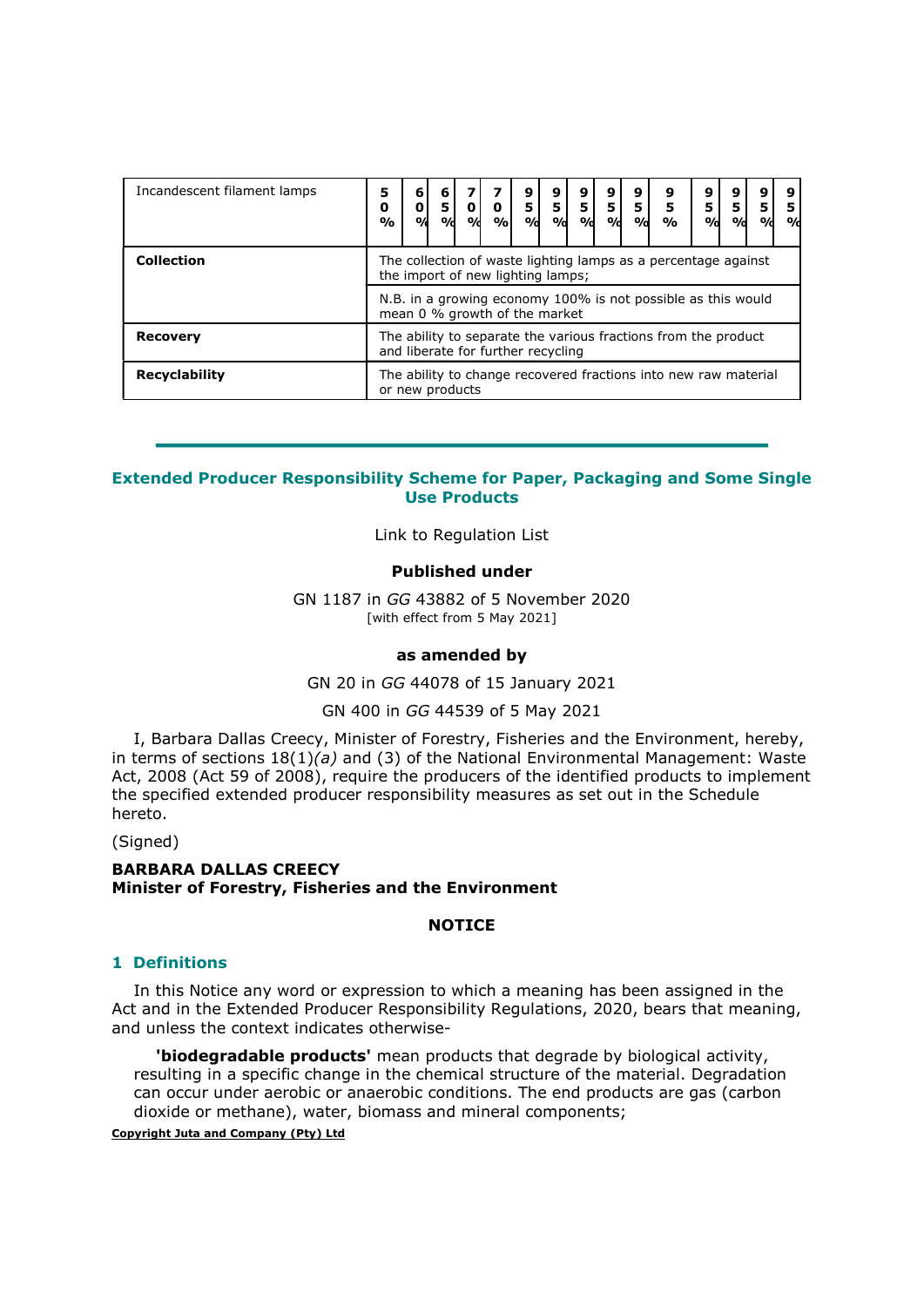[Definition of 'biodegradable products', previously 'biodegradable plastic' substituted by GN 400 of 5 May 2021.]

**'brand owner'** means a person, category of persons or company who makes and/or sells any identified product under a brand label;

[Definition of 'brand owner' substituted by GN 400 of 5 May 2021.]

'compostable products' mean a group of biodegradable products that break down in an aerobic composting process through the action of naturally occurring microorganisms and do so to a high extent within a specified timeframe. The biological processes yield carbon dioxide, water, inorganic compounds and biomass, leaving no visible contaminants or toxic residues;

[Definition of 'compostable products', previously 'compostable plastic' substituted by GN 400 of 5 May 2021.]

'extended producer responsibility' means that a producer's responsibility for an identified product is extended to the post-consumer stage of an identified product's life cycle;

[Definition of 'extended producer responsibility' substituted by GN 400 of 5 May 2021.]

**'importer'** means a person or category of persons that brings identified products or items that contain identified products into the country from abroad and including but not limited to the one that first places them into the market for sale;

[Definition of 'importer' substituted by GN 400 of 5 May 2021.]

'packaging' means any material, container or wrapping or corrugated cases, used for the containment, transport, handling, protection, promotion, marketing or sale of any product or substance, which may be primary packaging, containing the actual product or secondary packaging or tertiary packaging, typically containing products already packaged in primary packaging, but excludes-

- (a) shipping containers used solely for the transportation of any consumer commodity in bulk to manufacturers, packers, or processors, or to wholesale or retail distributors thereof;
- (b) packaging made of timber and textile; and
- (c) plastic pallets and industrial bulk containers with a capacity exceeding 1 000 litres;

'paper' means any substance made from wood pulp, rags, straw, or other fibrous material used for writing, printing, or as a wrapping material;

'pre-consumer materials' means materials diverted from the waste stream during a manufacturing process, excluding materials, such as rework, regrind or scrap generated in a process, capable of being reclaimed within the same process that generated them and which are reutilised;

[Definition of 'pre-consumer materials' inserted by GN 400 of 5 May 2021.]

**'post-consumer material'** means material generated by households or by commercial, industrial and institutional facilities in their role as end-users of the product which can no longer be used for its intended purpose. This includes returns of material from the distribution chain;

[Definition of 'post-consumer material' inserted by GN 400 of 5 May 2021.]

'producer' means the entity, person or category of persons identified by the Regulations as being responsible for extended producer responsibility in terms of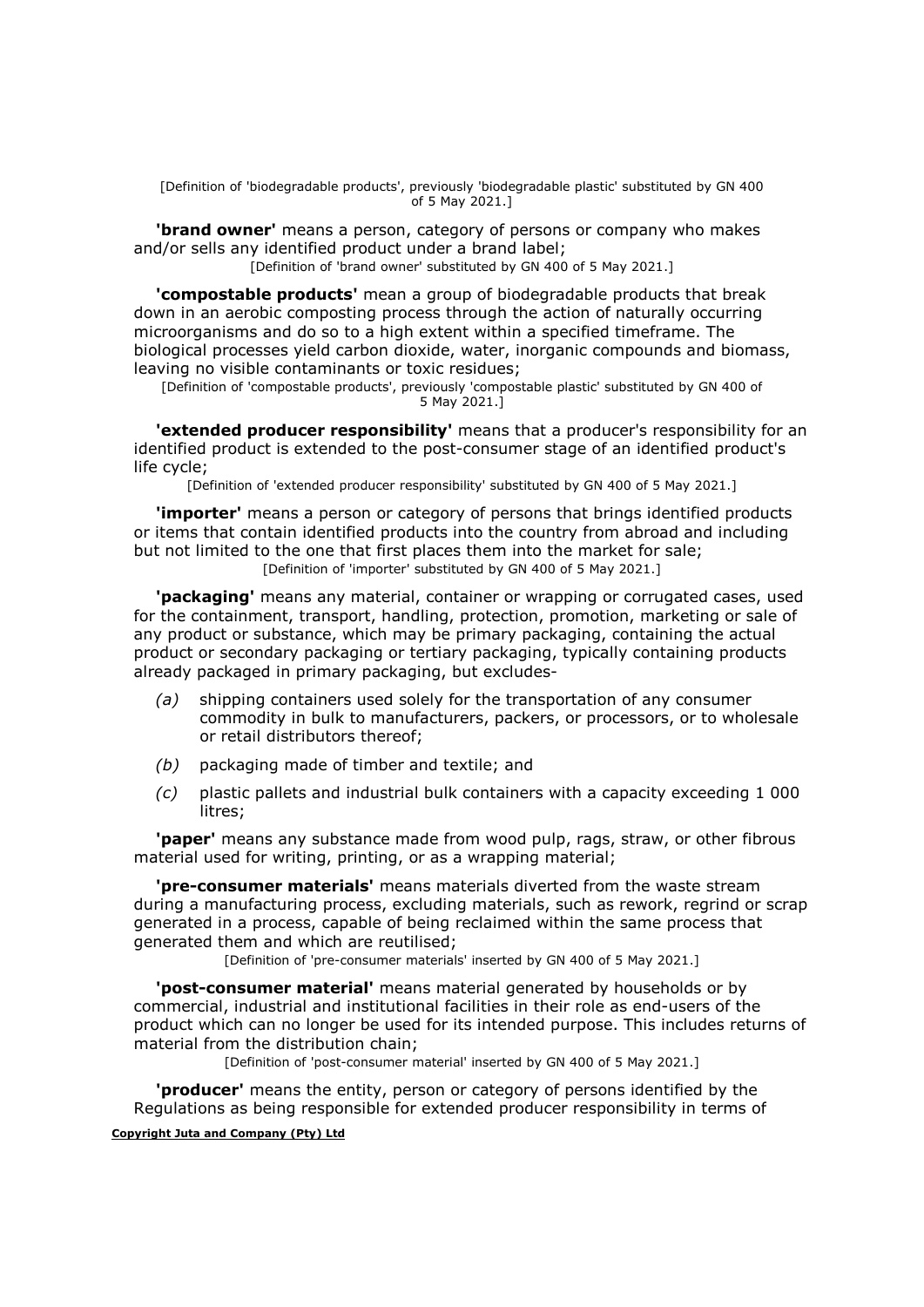section 18. Producers who place in excess of 10 tonnes of identified products onto the market on an annual basis, responsible for extended producer responsibility under the regulations shall be identified subject to the following criteria:

- (a) In the case where branded goods, either are identified products or are sold accompanied by or within identified products and the registered owner of the brand operates an enterprise, domiciled in South Africa, that makes and/or sells such goods, the producer shall be the paper, packaging and single use product manufacturer, converter and/or the brand owner.
- (b) In the case where branded goods, either are identified products or are sold accompanied by or within identified products and the registered owner of the brand does not operate or have a controlling interest in an enterprise domiciled in South Africa, that makes and or/sells such goods, the producer shall be either-
	- (i) the licensed agent of the branded goods; or
	- (ii) where no official agency agreement may be in place, the importer of the branded goods as depicted on the Bill of Lading;
- $(c)$  In the case of all other identified products not covered by subparagraphs (i) and (ii) the producer shall be the retailer;

[Definition of 'producer' substituted by GN 400 of 5 May 2021.]

'recyclate' means post-consumer waste or material used for recycling purposes;

'recycled content' means the proportion, by mass, of post-consumer recycled material in a product or packaging excluding any pre-consumer waste; [Definition of 'recycled content' inserted by GN 400 of 5 May 2021.]

**'single-use products'** means items/materials designed to be commonly used for products or packaging and include items intended to be used only once before they are thrown away or recycled and could be made from any material;

[Definition of 'single-use products', previously 'single-use plastics' substituted by GN 400 of 5 May 2021.1

**'the Act'** means the National Environmental Management: Waste Act, 2008 (Act 59 of 2008); and

'the Regulations' means the Extended Producer Responsibility Regulations, 2020, issued under section  $69(1)(b)$ ,  $(g)$ ,  $(i)$ ,  $(l)$ ,  $(o)$ ,  $(dd)$  and (ee) of the Act.

# 2 Purpose of the Notice

(1) The purpose of this Notice is to require a producer of products or class of products listed in paragraph 4 of this Notice to set up procedures, processes and invest resources to implement the extended producer responsibility measures linked to-

- (a) collection of their products in the post-consumer stage;
- (b) reuse;
- (c) recycling;
- (d) recovery; and
- (e) disposal of their products in the post-consumer stage.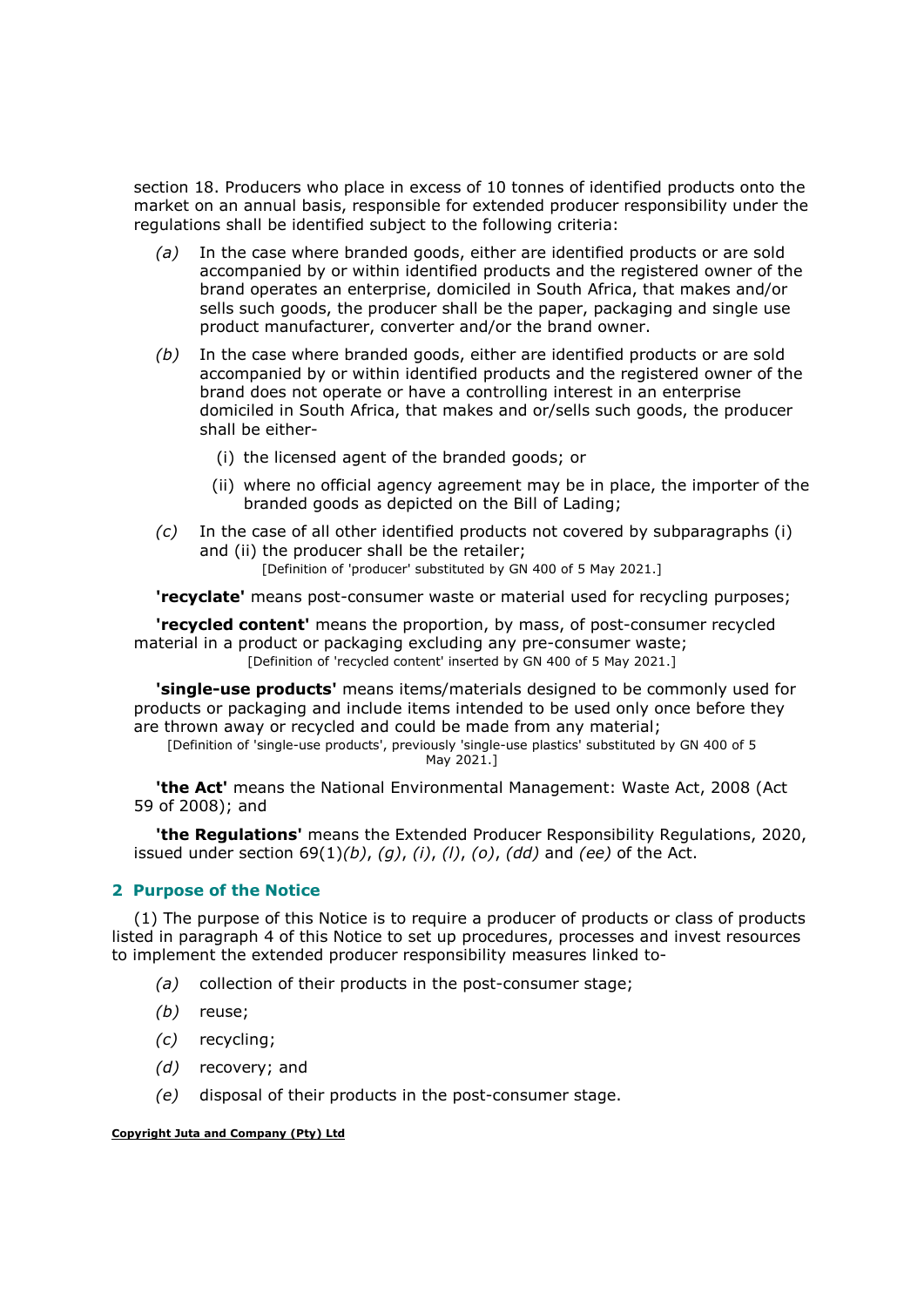(2) This Notice must be read in conjunction with the Extended Producer Responsibility Regulations, 2020, published in the Government Gazette by the Minister.

## 3 Scope of the Notice

This Notice applies to the following identified products at the end of their life-

- (1) paper & paper packaging material;
- (2) plastic packaging;
- (3) biodegradable and compostable packaging;
- (4) single-use products;
- (5) single-use compostable products;
- (6) single-use biodegradable products;
- (7) glass packaging; and
- (8) metal packaging containers; but excludes
- (9) plastic carrier bags and plastic flat bags. [S. 3 substituted by GN 400 of 5 May 2021.]

# 4 The identification of a product or class of products to which extended producer responsibility applies

(1) Extended producer responsibility applies to the following identified products or class of products:

- (a) Paper & paper packaging material:
	- (i) Liquid board packaging filled and unfilled;
	- (ii) Paper packaging;
	- (iii) Paper packaging boards unprinted;
	- (iv) Paper packaging boards printed;
	- (v) Paper corrugated case materials;
	- (vi) Paper, including but not limited to (cardboard);
	- (vii) Laminated, printing and writing paper;
	- (viii) Plastic coated paper;
	- (ix) labels; and
	- (x) paper sack.
- (b) Plastic packaging (both printed and unprinted):
	- (i) Type 2, 4, 5 Polyolefin rigid;
	- (ii) Type 2, 4, 5 Polyolefin flexible;
	- (iii) Polyethylene Terephthalate (PET) rigid
	- (iv) Polyethylene Terephthalate (PET) flexible/strapping;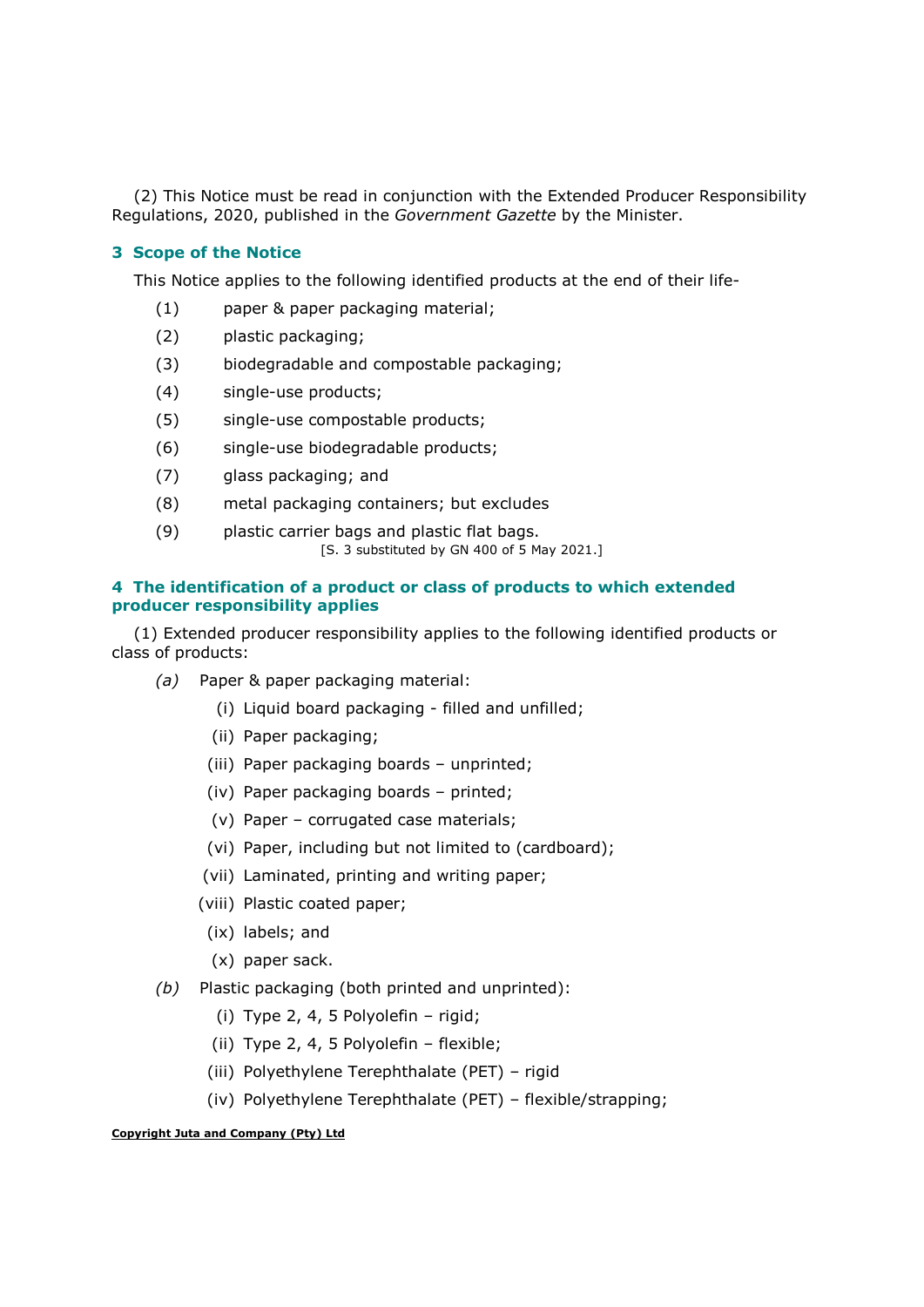- (v) Polystyrene (including expanded polystyrene protective packaging and high impact polystyrene packaging);
- (vi) Poly Vinyl Chloride (PVC) (Resin Code 3)
- (vii) Vinyls (rigid and flexible); and
- (viii) Other (multilayer plastic packaging including those with resin code 7).
- (c) Biodegradable and compostable packaging (approved compostable raw materials complying to relevant SABS and/or ISO standards 17088).
- (d) Single-use products:
	- (i) Films/Flexibles: agricultural mulch films, garbage bags, pallet wrap;
	- (ii) Injection moulded products: cups, tubs, cutlery (knives, forks, and spoons), stirrers;
	- (iii) Blow moulded products: bottles, containers, jars;
	- (iv) Extruded products: straws, sheets; and
	- (v) Thermoformed products: trays, punnets, cups, various packaging. [Para. (d) substituted by GN 400 of 5 May 2021.]
- (e) Single use compostable products:
	- (i) Compostable Films/Flexibles: agricultural mulch films, garbage bags, pallet wrap;
	- (ii) Compostable injection moulded products: cups, tubs, cutlery (knives, forks, spoons), stirrers;
	- (iii) Compostable blow moulded products: bottles, containers, jars;
	- (iv) Compostable extruded products: straws, sheets; and
	- (v) Compostable products: trays, punnets, cups, various packaging. [Para. (e) substituted by GN 400 of 5 May 2021.]
- (f) Single-use biodegradable products:
	- (i) Biodegradable films/flexibles: agricultural mulch films, garbage bags, pallet wrap;
	- (ii) Biodegradable injection moulded products: cups, tubs, cutlery (knives, forks, spoons), stirrers;
	- (iii) Biodegradable blow moulded products: bottles, containers and jars;
	- (iv) Biodegradable extruded products: straws, sheets; and
	- (vi) Biodegradable products: trays, punnets, cups, various packaging. [Para. (f) substituted by GN 400 of 5 May 2021.]
- (g) Glass packaging:
	- (i) Glass (Bottles and Jars); and
- (h) Metal packaging including:
	- (i) Tinplate (Ferrous); and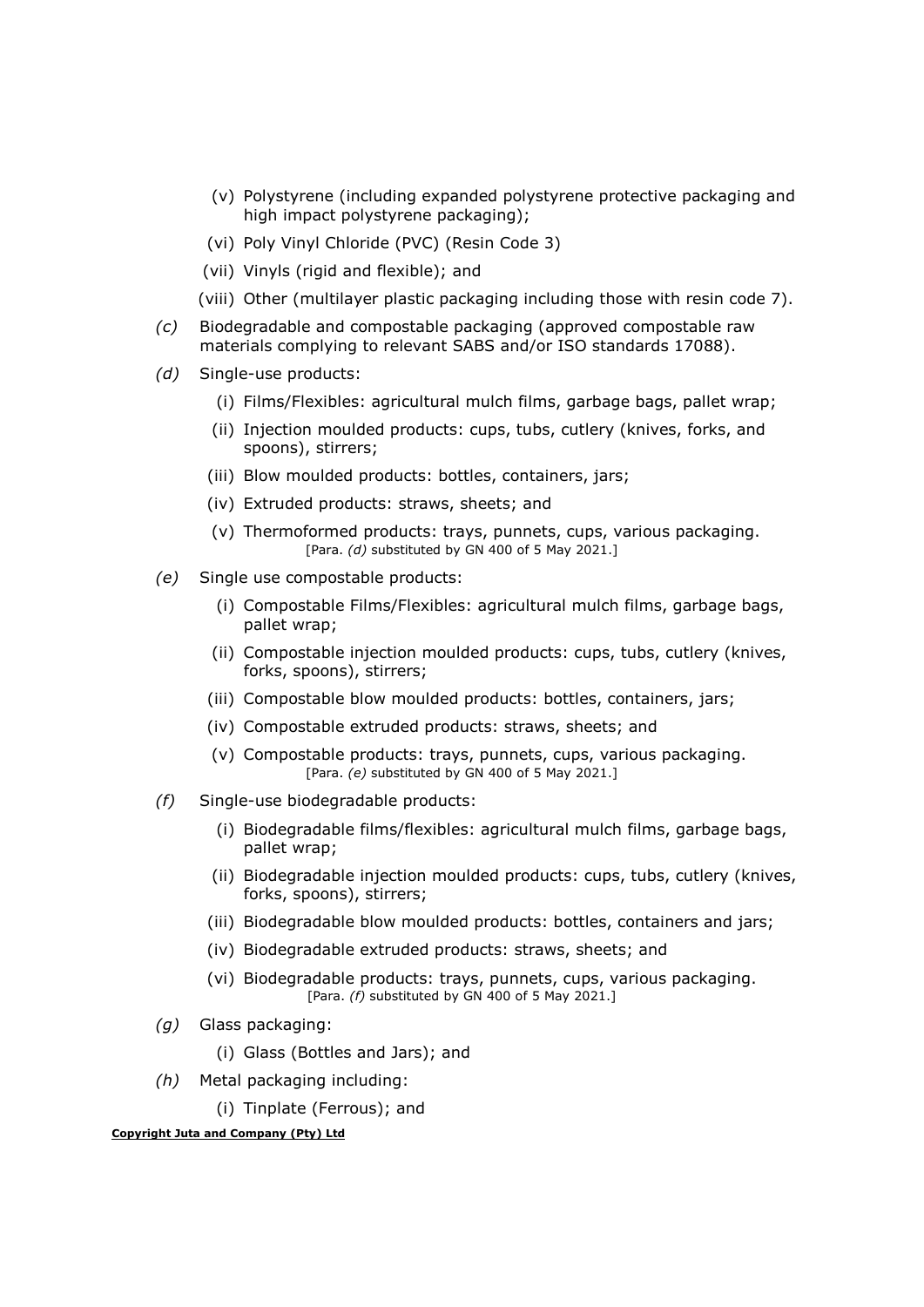#### (ii) Aluminium (non-ferrous). [Para. (h) substituted by GN 400 of 5 May 2021.]

# 5 Identification of the person or category of persons responsible for developing and implementing an extended producer responsibility scheme

Producers of the items listed in paragraph 4 of this Notice will be responsible for developing and implementing an extended producer responsibility scheme.

## 6 Responsibilities of producers

(1) A producer, in operation at the time of publication of this Notice in the Gazette, of any of the products listed in paragraph 4 of this Notice must, on or before 5 November 2021, either-

- (a) develop and submit an extended producer responsibility scheme to the Minister; or
- (b) establish a producer responsibility organisation which must prepare and submit an extended producer responsibility scheme to the Minister. [Subs. (1) substituted by GN 20 of 15 January 2021.]

(2) A producer of any of the products listed in paragraph 4 of this Notice that commences operations after publication of this Notice in the Gazette must either-

- (a) develop and submit an extended producer responsibility scheme according to the Extended Producer Responsibility Regulations, 2020 to the Department within 6 months of commencing operations; or
- (b) subscribe to an existing extended producer responsibility scheme within 3 months of commencing operations.

# 7 Targets for each identified waste stream for the products listed in paragraph 4 of this Notice

The targets for each identified waste stream for the products as contained in Annexure 1 to this Notice apply for a period of 5 years from the date of the implementation of the extended producer responsibility scheme.

[S. 7 substituted by GN 400 of 5 May 2021.]

### 8

This Notice comes into effect on 5 May 2021. [S. 8 added by GN 20 of 15 January 2021.]

### ANNEXURE 1

[Annexure 1 substituted by GN 400 of 5 May 2021.]

| <b>Product or class of</b><br><b>Products</b> | Yea | <b>Product</b><br>Design<br>recycled)<br>content) | Reus<br>е<br>Tarq<br>et | <b>Collectio</b><br>n Target | Recycling<br><b>Target</b><br>[%] | <b>Energy</b><br>recovery/<br>exports/<br>other [%] |
|-----------------------------------------------|-----|---------------------------------------------------|-------------------------|------------------------------|-----------------------------------|-----------------------------------------------------|
| <b>Glass Packaging</b>                        |     |                                                   |                         |                              |                                   |                                                     |
| <b>Alcoholic beverage</b>                     |     | 20                                                | 6                       | 46.4                         | 38.40                             | $\overline{\phantom{a}}$                            |
| (ready to drink)                              |     | 25                                                |                         | 52.5                         | 43.44                             |                                                     |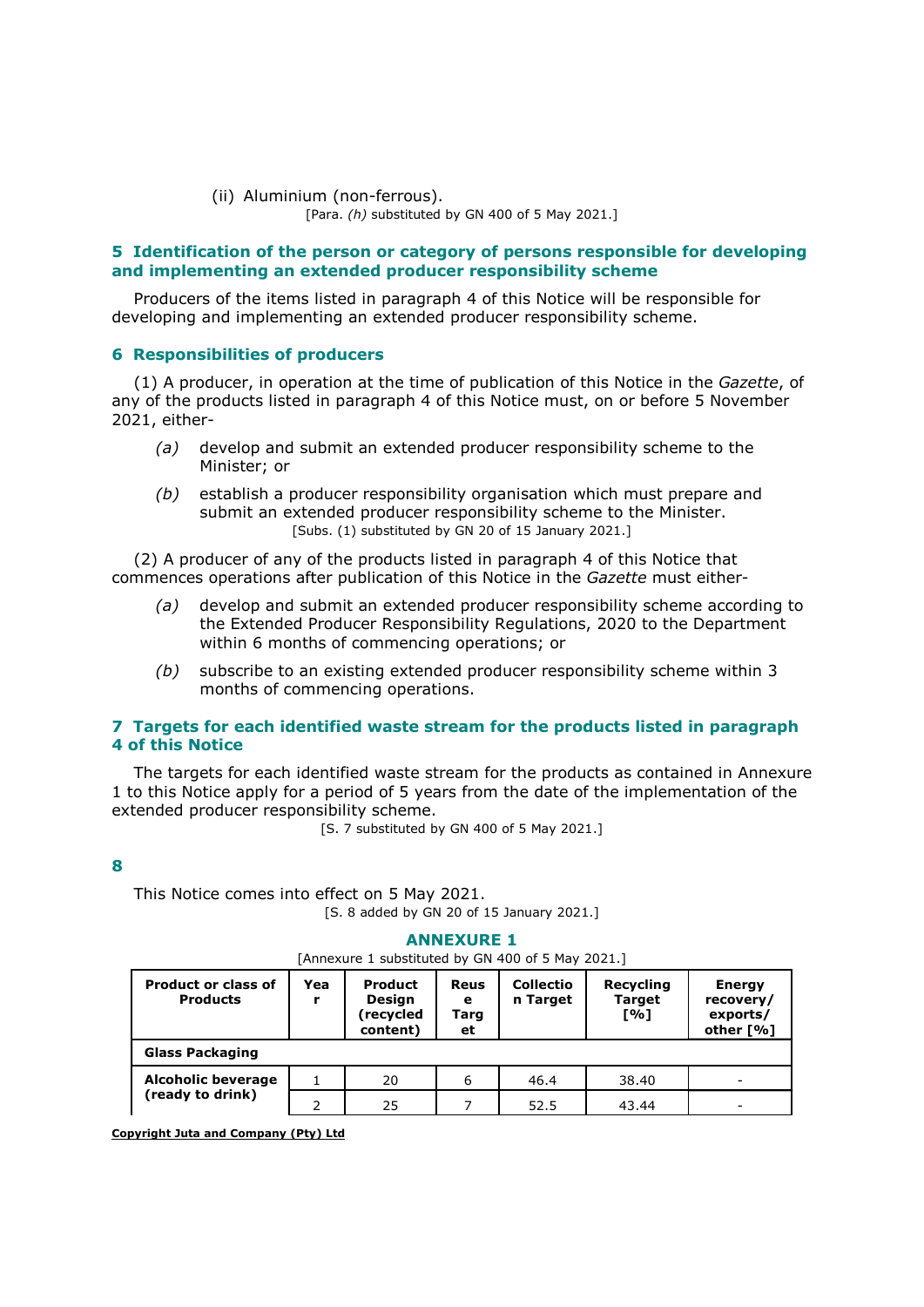|                                               | 3                       | 30                                                       | 8                              | 58.4                                | 48.32                             |                                                 |
|-----------------------------------------------|-------------------------|----------------------------------------------------------|--------------------------------|-------------------------------------|-----------------------------------|-------------------------------------------------|
|                                               | 4                       | 35                                                       | 9                              | 64.6                                | 53.45                             | $\blacksquare$                                  |
|                                               | 5                       | 40                                                       | 10                             | 65.4                                | 54.12                             | $\overline{\phantom{a}}$                        |
|                                               | $\mathbf{1}$            | 20                                                       | 17                             | 46.4                                | 38.40                             | $\overline{\phantom{a}}$                        |
|                                               | 2                       | 25                                                       | 18                             | 52.5                                | 43.44                             | $\overline{\phantom{a}}$                        |
| Beer                                          | 3                       | 30                                                       | 19                             | 58.4                                | 48.32                             | $\overline{\phantom{a}}$                        |
|                                               | 4                       | 35                                                       | 20                             | 64.6                                | 53.45                             |                                                 |
|                                               | 5                       | 40                                                       | 21                             | 65.4                                | 54.12                             | $\overline{\phantom{a}}$                        |
|                                               | 1                       | 20                                                       | 9                              | 46.4                                | 38.40                             | $\overline{a}$                                  |
|                                               | 2                       | 25                                                       | 10                             | 52.5                                | 43.44                             |                                                 |
| Wine                                          | 3                       | 30                                                       | 11                             | 58.4                                | 48.32                             | $\overline{\phantom{a}}$                        |
|                                               | 4                       | 35                                                       | 12                             | 64.6                                | 53.45                             | $\overline{a}$                                  |
|                                               | 5                       | 40                                                       | 13                             | 65.4                                | 54.12                             |                                                 |
|                                               | $\mathbf{1}$            | 20                                                       | 15                             | 46.4                                | 38.40                             | $\overline{\phantom{a}}$                        |
|                                               | 2                       | 25                                                       | 16                             | 52.5                                | 43.44                             | $\overline{a}$                                  |
| <b>Spirits</b>                                | 3                       | 30                                                       | 17                             | 58.4                                | 48.32                             | $\overline{\phantom{0}}$                        |
|                                               | 4                       | 35                                                       | 18                             | 64.6                                | 53.45                             | $\overline{\phantom{a}}$                        |
|                                               | 5                       | 40                                                       | 19                             | 65.4                                | 54.12                             | $\blacksquare$                                  |
|                                               | $\mathbf{1}$            | 20                                                       | $\mathbf{1}$                   | 46.4                                | 38.40                             | $\blacksquare$                                  |
|                                               | 2                       | 25                                                       | $\overline{2}$                 | 52.5                                | 43.44                             | $\overline{\phantom{a}}$                        |
| Food                                          | 3                       | 30                                                       | 3                              | 58.4                                | 48.32                             | $\overline{\phantom{a}}$                        |
|                                               | 4                       | 35                                                       | $\overline{4}$                 | 64.6                                | 53.45                             | ٠                                               |
|                                               | 5                       | 40                                                       | 5                              | 65.4                                | 54.12                             | -                                               |
| <b>Product or class of</b><br><b>Products</b> | Yea<br>r                | <b>Product</b><br><b>Design</b><br>(recycled<br>content) | <b>Reus</b><br>е<br>Targ<br>et | <b>Collectio</b><br>n Target<br>[%] | <b>Recycling</b><br><b>Target</b> | <b>Energy</b><br>recovery/<br>exports/<br>other |
|                                               | $\mathbf{1}$            | 20                                                       | 11                             | 46.4                                | 38.40                             |                                                 |
| Non-alcoholic                                 | $\overline{2}$          | 25                                                       | 12                             | 52.5                                | 43.44                             | $\overline{\phantom{a}}$                        |
| beverage (soft                                | 3                       | 30                                                       | 13                             | 58.4                                | 48.32                             | -                                               |
| drinks)                                       |                         |                                                          |                                |                                     |                                   | $\qquad \qquad \blacksquare$                    |
|                                               | 4                       | 35                                                       | 14                             | 64.6                                | 53.45                             |                                                 |
|                                               | 5                       | 40                                                       | 15                             | 65.4                                | 54.12                             |                                                 |
|                                               | $\mathbf{1}$            | 20                                                       | $\mathbf{1}$                   | 46.4                                | 38.40                             | $\overline{\phantom{0}}$                        |
|                                               | 2                       | 25                                                       | 2                              | 52.5                                | 43.44                             | $\overline{\phantom{0}}$                        |
| Pharmaceutical                                | 3                       | 30                                                       | 3                              | 58.4                                | 48.32                             | $\overline{\phantom{0}}$                        |
|                                               | $\overline{\mathbf{4}}$ | 35                                                       | 4                              | 64.6                                | 53.45                             | -                                               |
|                                               | 5                       | 40                                                       | 5                              | 65.4                                | 54.12                             | $\overline{\phantom{m}}$                        |
| <b>Metal Packaging</b>                        |                         |                                                          |                                |                                     |                                   |                                                 |
|                                               | 1                       | 24                                                       |                                | 62                                  | 30                                | 32                                              |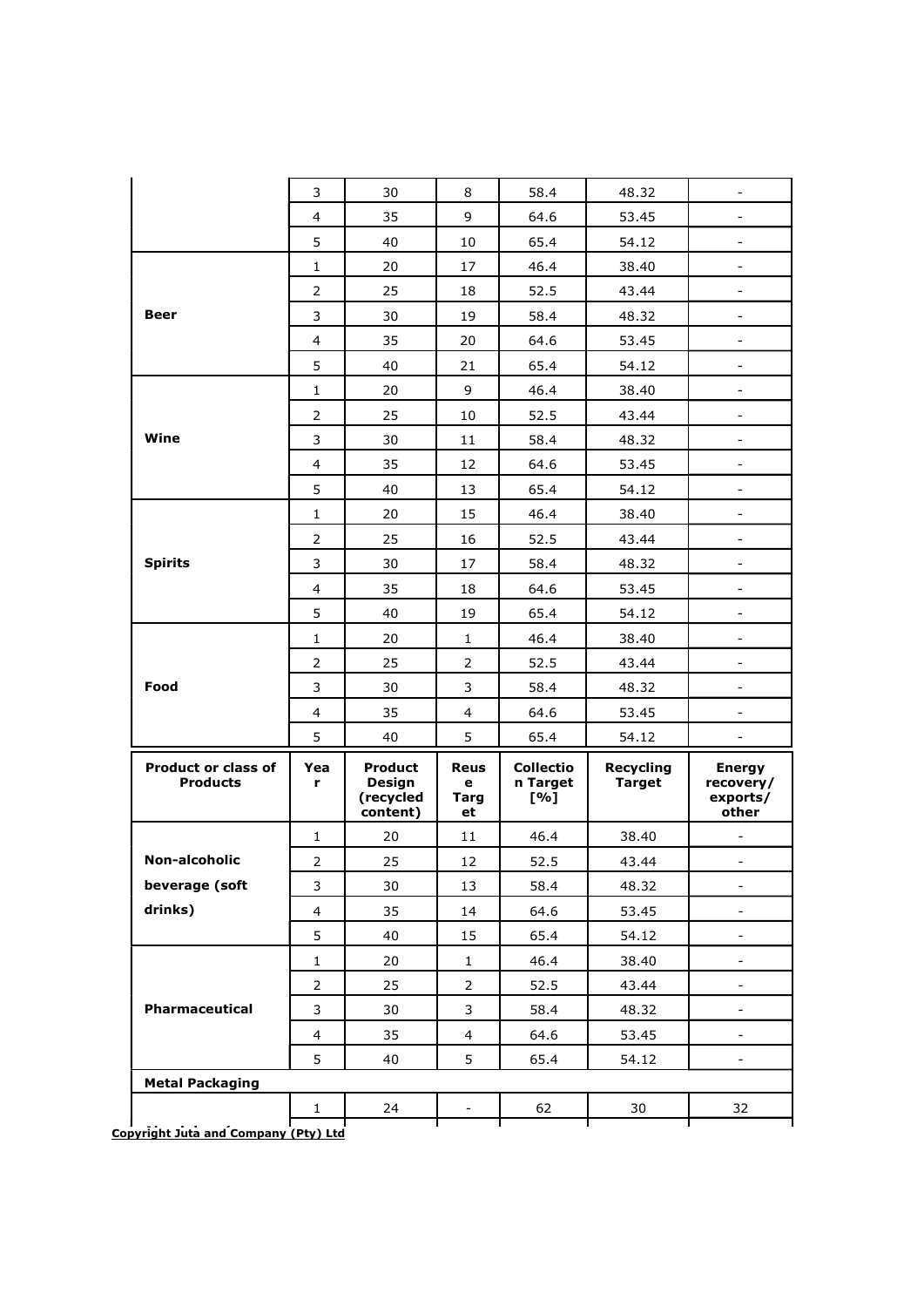| <b>Product or class of</b><br><b>Products</b>     | Yea<br>r                | <b>Product</b><br><b>Design</b><br>(recycled<br>content) | <b>Reuse</b><br><b>Target</b><br>[%] | <b>Collectio</b><br>n Target<br>[%] | Recycling<br><b>Target</b><br>[%] | <b>Energy</b><br>recovery/<br>exports/<br>other |
|---------------------------------------------------|-------------------------|----------------------------------------------------------|--------------------------------------|-------------------------------------|-----------------------------------|-------------------------------------------------|
|                                                   | 3                       | 60                                                       | $\overline{\phantom{0}}$             | 30                                  | 27                                | -                                               |
|                                                   | $\overline{4}$          | 70                                                       | $\overline{\phantom{a}}$             | 40                                  | 36                                | $\overline{\phantom{0}}$                        |
|                                                   | 5                       | 80                                                       | $\overline{a}$                       | 50                                  | 45                                | $\overline{a}$                                  |
|                                                   | $\mathbf{1}$            | $\blacksquare$                                           | $\qquad \qquad -$                    | 55                                  | 39                                | $\frac{1}{2}$                                   |
| <b>Polyolefins</b>                                | $\overline{2}$          | $\equiv$                                                 | $\overline{\phantom{a}}$             | 57                                  | 42                                | $\frac{1}{2}$                                   |
| Rigid polyolefin                                  | 3                       | $\overline{\phantom{a}}$                                 | $\overline{\phantom{a}}$             | 60                                  | 45                                | $\overline{a}$                                  |
| packaging                                         | 4                       | $\blacksquare$                                           | $\qquad \qquad -$                    | 61                                  | 48                                | -                                               |
|                                                   | 5                       | $\blacksquare$                                           | $\overline{\phantom{a}}$             | 64                                  | 52                                | $\overline{\phantom{0}}$                        |
|                                                   | $\mathbf{1}$            | $\overline{\phantom{a}}$                                 | $\overline{\phantom{0}}$             | 58                                  | 44                                | $\overline{a}$                                  |
|                                                   | $\overline{2}$          | $\blacksquare$                                           | $\qquad \qquad -$                    | 60                                  | 46                                | $\overline{\phantom{0}}$                        |
| Polyolefin (flexible)                             | 3                       | $\overline{\phantom{a}}$                                 | $\overline{a}$                       | 62                                  | 48                                | $\overline{a}$                                  |
|                                                   | $\overline{4}$          | $\blacksquare$                                           | $\overline{\phantom{a}}$             | 64                                  | 50                                | $\overline{\phantom{0}}$                        |
|                                                   | 5                       | $\blacksquare$                                           | $\qquad \qquad \blacksquare$         | 66                                  | 52                                | $\overline{\phantom{0}}$                        |
| <b>Polyolefins</b>                                | $\mathbf{1}$            | $\overline{\phantom{a}}$                                 | $\overline{a}$                       | 15                                  | 11                                | $\overline{\phantom{a}}$                        |
| (Multi-layer films                                | $\overline{2}$          | $\blacksquare$                                           | $\overline{\phantom{a}}$             | 20                                  | 15                                | $\overline{\phantom{0}}$                        |
| packaging)                                        | 3                       | $\blacksquare$                                           | $\overline{\phantom{0}}$             | 25                                  | 20                                | $\overline{\phantom{a}}$                        |
|                                                   | $\overline{4}$          | $\overline{\phantom{a}}$                                 | $\overline{a}$                       | 30                                  | 25                                | $\overline{\phantom{0}}$                        |
|                                                   | 5                       | $\blacksquare$                                           | $\overline{a}$                       | 35                                  | 30                                | $\overline{a}$                                  |
|                                                   | 1                       | $\blacksquare$                                           | $\qquad \qquad -$                    | 6                                   | 5                                 | -                                               |
| <b>Polyvinyl Chloride</b><br>(Rigid and flexible) | $\overline{2}$          | $\overline{\phantom{a}}$                                 | $\overline{\phantom{0}}$             | 6.5                                 | 5.5                               | $\overline{a}$                                  |
|                                                   | 3                       | $\overline{\phantom{a}}$                                 | $\overline{a}$                       | $\overline{7}$                      | 6                                 | $\frac{1}{2}$                                   |
|                                                   | $\overline{4}$          | $\overline{\phantom{a}}$                                 | $\overline{a}$                       | 7.5                                 | 6.5                               | $\overline{\phantom{0}}$                        |
|                                                   | 5                       | $\blacksquare$                                           | $\qquad \qquad -$                    | $\,8\,$                             | $\boldsymbol{7}$                  | $\overline{\phantom{0}}$                        |
|                                                   | 1                       | $\overline{\phantom{a}}$                                 | $\overline{a}$                       | 22                                  | 20                                | $\overline{\phantom{0}}$                        |
| Polystyrene                                       | $\mathsf{2}\,$          |                                                          |                                      | 27                                  | 25                                |                                                 |
| (expanded and high                                | $\mathsf{3}$            | $\blacksquare$                                           | $\frac{1}{2}$                        | 33                                  | 30                                | -                                               |
| impact)                                           | $\overline{\mathbf{4}}$ | $\equiv$                                                 | $\frac{1}{2}$                        | 40                                  | 36                                | $\frac{1}{2}$                                   |
|                                                   | 5                       | $\overline{\phantom{a}}$                                 | $\frac{1}{2}$                        | 48                                  | 43                                | $\overline{\phantom{0}}$                        |
|                                                   | $\mathbf 1$             | $\blacksquare$                                           | $\qquad \qquad -$                    | 15                                  | 5                                 | -                                               |
| <b>Biodegradable</b><br>Packaging                 | $\mathsf{2}\,$          |                                                          | $\overline{\phantom{0}}$             | 25                                  | 15                                |                                                 |
|                                                   | $\mathsf 3$             | $\blacksquare$                                           | $\blacksquare$                       | 50                                  | 40                                | $\overline{\phantom{0}}$                        |
|                                                   | $\overline{\mathbf{4}}$ | $\qquad \qquad \blacksquare$                             | $\blacksquare$                       | 65                                  | 55                                | $\overline{\phantom{0}}$                        |
|                                                   | 5                       | $\overline{\phantom{a}}$                                 | $\overline{\phantom{0}}$             | 80                                  | 70                                | -                                               |
|                                                   | $\mathbf 1$             | $\overline{\phantom{a}}$                                 | $\overline{\phantom{0}}$             | 15                                  | $15\,$                            | $\overline{\phantom{0}}$                        |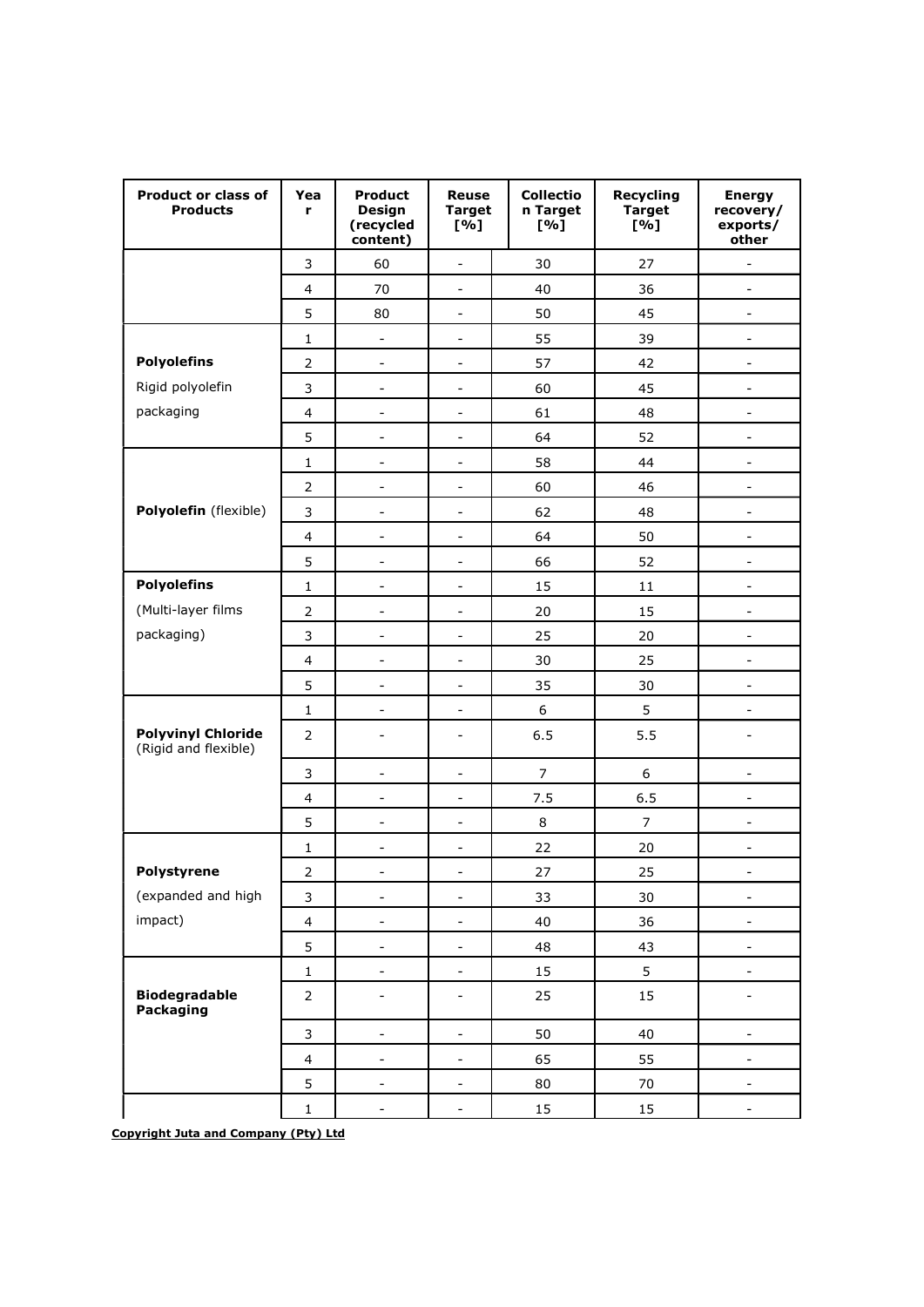| Compostable<br>Packaging                      | $\overline{2}$ |                                                                     | $\overline{\phantom{a}}$              | 25                           | 25                                | $\overline{\phantom{0}}$                            |
|-----------------------------------------------|----------------|---------------------------------------------------------------------|---------------------------------------|------------------------------|-----------------------------------|-----------------------------------------------------|
|                                               | 3              | $\blacksquare$                                                      | $\blacksquare$                        | 50                           | 50                                | $\overline{\phantom{a}}$                            |
|                                               | $\overline{4}$ | $\overline{\phantom{a}}$                                            | $\blacksquare$                        | 65                           | 65                                | $\overline{\phantom{0}}$                            |
|                                               | 5              | $\equiv$                                                            | -                                     | 80                           | 80                                | $\overline{\phantom{a}}$                            |
|                                               | 1              | 8                                                                   | $\blacksquare$                        | 60                           | 30                                | $\overline{\phantom{a}}$                            |
| Single use                                    | $\overline{2}$ | 12                                                                  | $\overline{\phantom{a}}$              | 65                           | 35                                | $\overline{\phantom{0}}$                            |
| products (PS,                                 | 3              | 14                                                                  | $\overline{\phantom{0}}$              | 70                           | 40                                | $\overline{\phantom{a}}$                            |
| HDPE, PET & PP)                               | 4              | 17                                                                  | $\blacksquare$                        | 75                           | 45                                | $\overline{\phantom{a}}$                            |
|                                               | 5              | 20                                                                  | $\overline{\phantom{a}}$              | 80                           | 50                                | $\overline{\phantom{0}}$                            |
| <b>Product or class of</b><br><b>Products</b> | Yea<br>r       | <b>Product</b><br><b>Design</b><br>(recycle<br>d<br>content)<br>[%] | <b>Reuse</b><br><b>Targe</b><br>t [%] | <b>Collectio</b><br>n Target | <b>Recycling</b><br><b>Target</b> | <b>Energy</b><br>recovery/<br>exports/<br>other [%] |
|                                               | $\mathbf{1}$   | $\overline{a}$                                                      | $\overline{\phantom{a}}$              | 15                           | 15                                | $\blacksquare$                                      |
| Single use                                    | $\overline{2}$ | $\blacksquare$                                                      | $\blacksquare$                        | 25                           | 25                                | $\overline{\phantom{a}}$                            |
| compostable                                   | 3              | $\overline{\phantom{a}}$                                            | $\overline{\phantom{a}}$              | 50                           | 50                                | $\blacksquare$                                      |
| products                                      | $\overline{4}$ | $\overline{\phantom{a}}$                                            | $\overline{\phantom{a}}$              | 65                           | 65                                | $\overline{\phantom{a}}$                            |
|                                               | 5              | $\overline{\phantom{0}}$                                            | $\overline{\phantom{a}}$              | 80                           | 80                                | $\overline{\phantom{a}}$                            |
|                                               | $\mathbf{1}$   | $\qquad \qquad \blacksquare$                                        | $\overline{\phantom{a}}$              | 15                           | 5                                 | $\qquad \qquad \blacksquare$                        |
| Single use                                    | $\overline{2}$ | $\overline{\phantom{m}}$                                            | $\overline{\phantom{a}}$              | 25                           | 15                                | $\Box$                                              |
| biodegradable                                 | 3              | $\overline{\phantom{0}}$                                            | $\overline{\phantom{a}}$              | 50                           | 40                                | $\overline{\phantom{a}}$                            |
| products                                      | 4              | $\qquad \qquad \blacksquare$                                        | $\blacksquare$                        | 65                           | 55                                | $\qquad \qquad \blacksquare$                        |
|                                               | 5              | $\overline{\phantom{m}}$                                            | $\blacksquare$                        | 80                           | 70                                | $\overline{\phantom{a}}$                            |
| Paper & Paper<br><b>Packaging Material</b>    |                |                                                                     |                                       |                              |                                   |                                                     |
|                                               | 1              | -                                                                   | $\qquad \qquad \blacksquare$          | 45                           | 35                                | $\qquad \qquad \blacksquare$                        |
|                                               | $\overline{2}$ | -                                                                   | $\overline{\phantom{a}}$              | 50                           | 40                                | $\blacksquare$                                      |
| <b>Newspapers</b>                             | 3              | -                                                                   | -                                     | 55                           | 45                                |                                                     |
|                                               | $\overline{4}$ | $\overline{\phantom{0}}$                                            | -                                     | 60                           | 50                                | $\qquad \qquad \blacksquare$                        |
|                                               | 5              | $\qquad \qquad \blacksquare$                                        | $\qquad \qquad \blacksquare$          | 65                           | 55                                | $\overline{\phantom{a}}$                            |
|                                               | $\mathbf{1}$   | $\blacksquare$                                                      | $\overline{\phantom{0}}$              | 35                           | 33                                | $\Box$                                              |
|                                               | $\overline{2}$ | $\overline{\phantom{0}}$                                            | $\qquad \qquad \blacksquare$          | 36                           | 34                                | $\Box$                                              |
| <b>Magazines</b>                              | $\mathsf 3$    | $\qquad \qquad \blacksquare$                                        | $\qquad \qquad \blacksquare$          | 38                           | 36                                | $\blacksquare$                                      |
|                                               | $\overline{4}$ | $\blacksquare$                                                      | $\overline{\phantom{0}}$              | 40                           | 38                                | $\overline{\phantom{a}}$                            |
|                                               | 5              | $\qquad \qquad \blacksquare$                                        | $\overline{\phantom{a}}$              | 42                           | 40                                | $\overline{\phantom{a}}$                            |
|                                               | $\mathbf{1}$   | $\qquad \qquad \blacksquare$                                        | $\qquad \qquad \blacksquare$          | 35                           | 33                                | $\overline{\phantom{a}}$                            |
| Office &                                      | $\overline{2}$ | $\blacksquare$                                                      | $\equiv$                              | 36                           | 34                                | $\blacksquare$                                      |
| graphic paper                                 | $\mathsf{3}$   | $\overline{\phantom{0}}$                                            | $\qquad \qquad \blacksquare$          | 38                           | 36                                | $\overline{\phantom{a}}$                            |